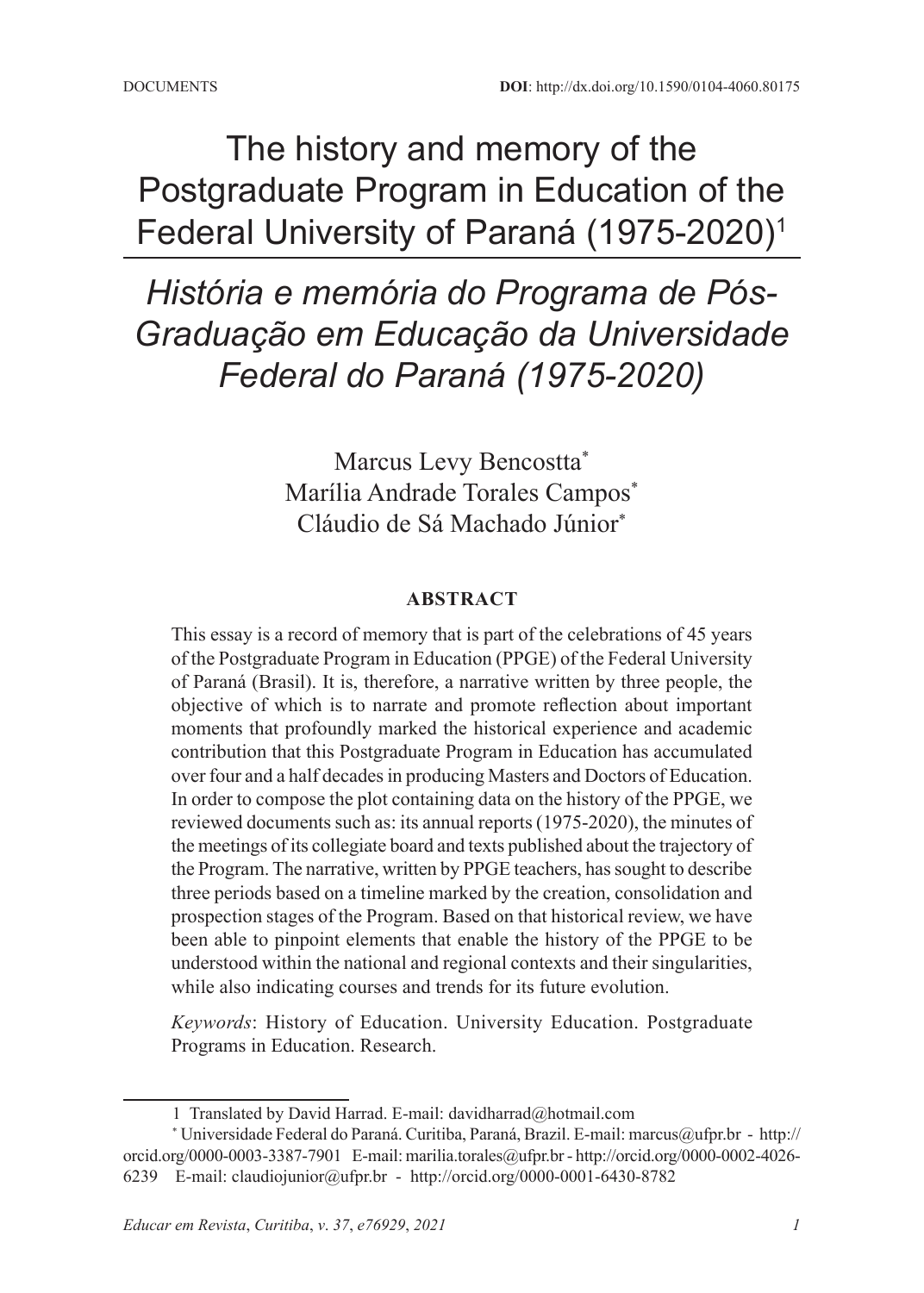#### **RESUMO**

Este ensaio trata de um registro de memória que se soma às celebrações dos 45 anos de funcionamento do Programa de Pós-Graduação em Educação (PPGE) da Universidade Federal do Paraná (Brasil). Trata-se, portanto, de uma narrativa escrita a seis mãos, cujo objetivo é narrar e promover uma reflexão sobre os momentos importantes que marcaram profundamente a experiência histórica e a contribuição acadêmica que este Programa de Pós-Graduação acumulou ao longo de quatro décadas e meia na formação de mestres e doutores em Educação. Para compor a trama de dados sobre a história do PPGE, foi feita uma revisão de documentos como: os relatórios anuais (1975-2020), as atas de reunião do colegiado e os textos já publicados sobre a trajetória do Programa. A narrativa, feita por professores que atuam no PPGE, buscou descrever três períodos definidos a partir de uma cronologia marcada pelas fases de criação, consolidação e prospecção do Programa. A partir desta revisão histórica, foi possível destacar elementos que permitem compreender a história do PPGE nos contextos nacional e regional resguardando suas singularidades, bem como apontar linhas e tendências para sua futura evolução.

*Palavras-chave*: História da Educação. Educação Universitária. Pós-Graduação em Educação. Pesquisa.

## **Introduction**

The act of commemorating that is present in individual and collective events requires of memory and history the way they are represented. Despite its religious origin, the sense of the word *commemoratio* that we will use here leads us to reflect about the identity of that which we consciously select and organize to celebrate. And if, on the one hand, this use of the word commemorate undoubtedly contributes to us thinking of this act as being structured in an experience that is proper to those that take part in the act, on the other hand we emphasize that the relationship, not always friendly, between memory and history deserves attention in this context of celebration of the times we choose to remember. At the same time, we also recognize the risk of forgetting other times, especially silent and "unspoken" times. In this sense, we can reaffirm, as Mona Ozouf (1999, p. 31) did, that "commemorating is a strange activity, which oscillates between present and absent".

And when we are here in the present time, attempting to unfathom an experience that originated in 1975, when the Postgraduate Program in Education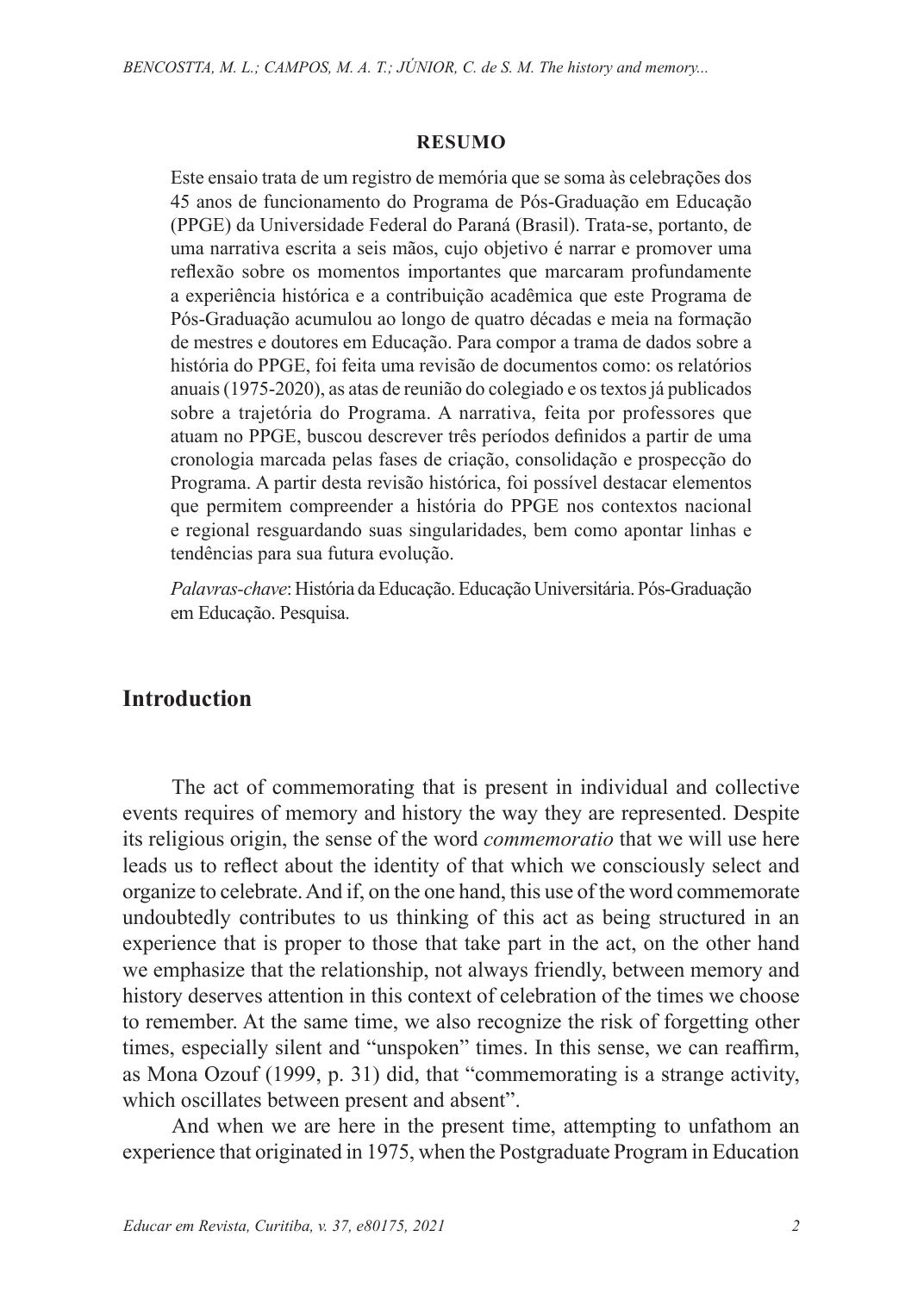(PPGE) of the Federal University of Paraná (UFPR) came into being, and which has extended to the closer and more immediate time of the COVID-19 Pandemic in 2020, it is not in any way our intention to rebuild in order to transport to the present day the diverse happenings that have marked 45 years of the PPGE, but rather provoke a reflection about possible meanings that we can retrieve at this time of commemoration.

Studying the historical singularities of the PPGE has enabled us to interrogate the traits of its experience in an attempt to interpret aspects of this heritage common to all those who have taken part in it. The importance that heritage represents does not allow us to commit decontextualizations that isolate those singularities to the point of compromising understanding of their meaning by formulating mythical or idealized narratives. Above all, this is because it is a recollection that is antagonistic to the phenomenon of falling into oblivion. We are urged to problematize the recollection of how it was founded in 1975, and the denouements of its vocation in the decades the followed.

By emphasizing the elements that gave rise to the celebration, and to their relationship with the memory and history of the PPGE, we are highlighting the symbolic value of remembering collectively, accompanied by analyses of the circumstances that the Program has experienced over the course of its existence.

Pierre Nora helps us to understand this relationship by demonstrating that:

[...] memory emerges from a group that it binds together, which means, as Halbwachs put it, that there are as many memories as groups; that memory is, by nature, multiple and unhurried, collective, plural and individualized. History, on the contrary, belongs to everyone and to no one, which gives it a vocation to be universal. Memory is rooted in concrete things, in space, gestures, images, objects. History merely links itself to temporal continuities, evolutions and relationships between things. Memory is absolute while history only knows that which is relative (NORA, 1993, p. 9).

In this regard, the inaugural happening that we are now "remembering" seeks to demonstrate the important of its trajectory, driving forward the continuity of its academic project to forthcoming decades.

In order to facilitate what we have written, we have divided this article into three parts. The first part discusses the early years of the PPGE, passing through a crisis that almost led to the premature end of its activities at the end of the 1990s, to the recognition by the Ministry of Education as the first doctorate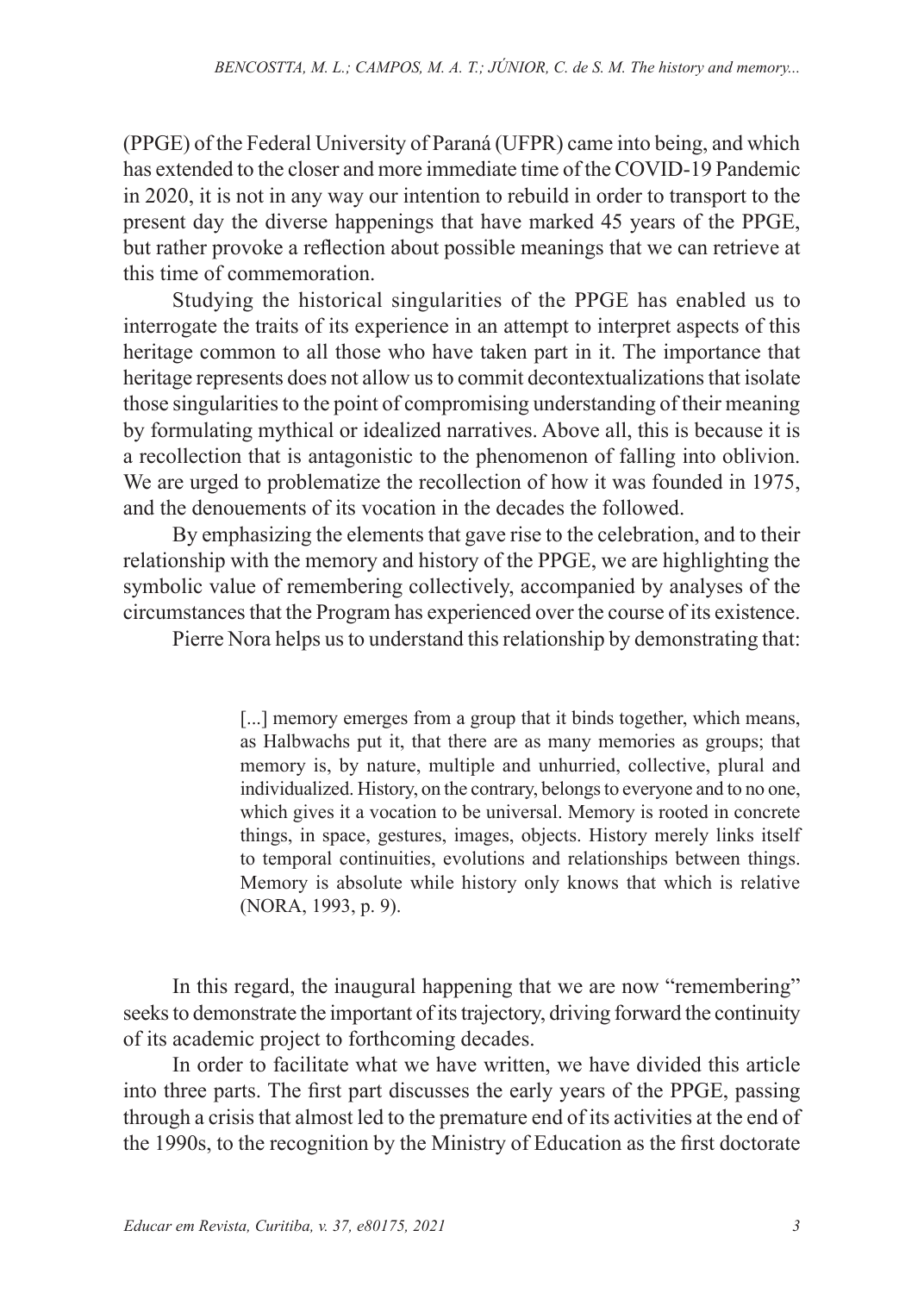in Education course of the State of Paraná in 2002. We then move along the paths that confirm its consolidation, with emphasis on the importance of its expansion through processes of internationalization, between 2002 and 2016. Finally, the last part of this article highlights how its projection has faced new commitments and challenges that have arisen in the last five years (2016-2020).

#### **Part I: The early years: the accomplishment of an idea that became reality (1975-2002)**

One of the scenarios forming the setting in which the preparations for the creation of the UFPR Postgraduate Course in Education took place, while still at the Master's Degree level, was the antechambers of the UFPR University Council and its Teaching and Research Council, institutional spaces which debated the preliminary project that resulted in the approval of Resolution No. 07/74 (UFPR, 1974), dated August 22<sup>nd</sup> 1974, which authorized the Course to begin. With the start of its activities in 1975, one of the main policies for its projection and strengthening was centered on its recognition by federal bodies external to the university, and the first recognition was formalized by the Federal Council of Education in 1977, through its Opinion No. 3.173/77 (BRASIL, 1977).

In the preliminary project prepared by the commission comprised by Maria Olga Mattar, Zélia Milléo Pavão, Lauro Esmanhoto and Albano Woiski (CERVI, 1988, p. 174), its curricular structure was organized into two Areas of Concentration: Teaching Methodology and Educational Planning. However, following a suggestion made by the Coordination for the Improvement of Higher Education Personnel/Ministry of Education (CAPES/MEC), in 1976 they were replaced by a single area: Curriculum (GLASER, 1988, p. 52). And in that context, the synergy that the teaching staff built to strengthen the Master's Degree Course was fundamental, as well described in the article by Anjos & Bufrem:

> As a consequence, visiting lecturers specialized in this new area joined the PPGE structure. The curriculum area of concentration began to be influenced by North American conceptual hues, as the recently incorporated specialists had qualified there, both Brazilians who had taken their Ph.D. in the United States, and also four North American doctors in Education. In 1977, the teaching staff was comprised of 25 teachers, 5 of whom were foreigners (ANJOS; BUFREM, 2003, p. 381).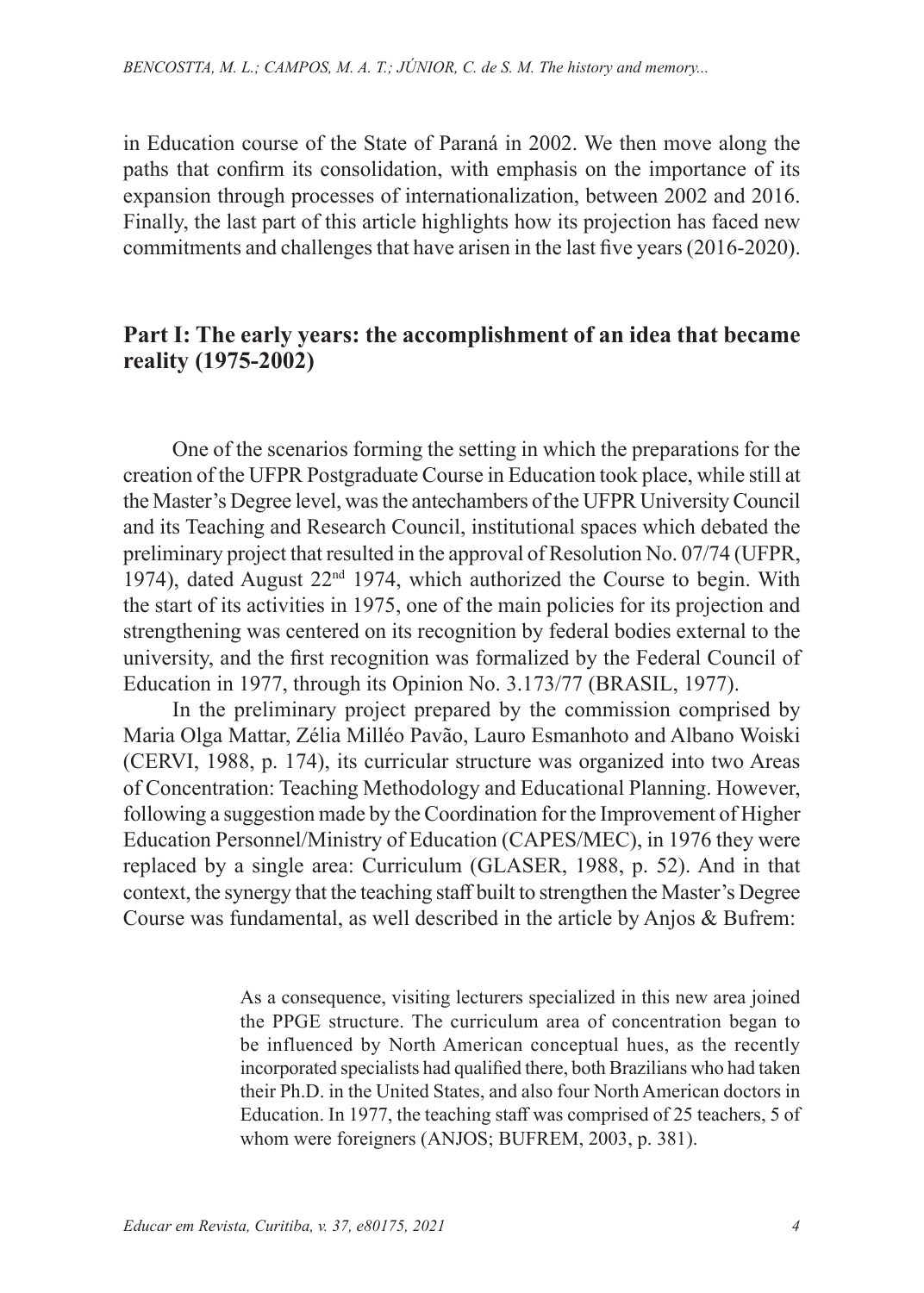As we can see in Chart 1, studies about Curriculum became peculiar to the history of the early years of the PPGE, firstly because they represent its most long-lived production and, secondly, for having been during almost three decades, either alone or accompanied, that which witnessed the advent of new areas, as well as the extinction or reformulation of others.

CHART 1 – PPGE AREAS OF CONCENTRATION AND LINES OF RESEARCH (1975-2002)

| Period                   | <b>Area of Concentration</b>                                                                                                                                                                    |  |
|--------------------------|-------------------------------------------------------------------------------------------------------------------------------------------------------------------------------------------------|--|
| 1975-1977                | Teaching Methodology<br><b>Educational Planning</b>                                                                                                                                             |  |
| 1977-1983                | Curriculum                                                                                                                                                                                      |  |
| 1984-1991                | Curriculum<br>Human Resources and Continuing Education                                                                                                                                          |  |
| <b>Lines of Research</b> |                                                                                                                                                                                                 |  |
| 1992-1997                | Art-Education<br>Cognition, Learning and Social Interaction<br>Curriculum and Knowledge<br><b>Education and Work</b>                                                                            |  |
| 1998-2002                | Cognition and School Learning<br>Curriculum, Knowledge and Erudition in School Practices<br>History and Historiography of Education<br>Organization and Management of Human Education Processes |  |

SOURCE: Chart prepared by the authors based on the Annual Reports of the UFPR Master's Degree Postgraduate Course.

The first Master's Degree dissertations of the Postgraduate Course in Education were defended in 1977 and had the following titles: *The interferences of Micro-Teaching associated with the Flanders' technique in interactive teacher-student behavior* (Lauro da Silva Becker) and *Evaluation of school learning* (Lilian Anna Wachowicz). Their respective authors, both teachers at the Education Sector, later became teachers on the same Postgraduate Course in which they defended their Masters Degree research. This is, furthermore, one of the aspects of this first stage, i.e., the presence of postgraduate students who were already working as teachers in the many departments of the UFPR, who sought the Postgraduate Course in Education to qualify their work in higher education, as well as seeking to build their capacity in doing research in the field of Education.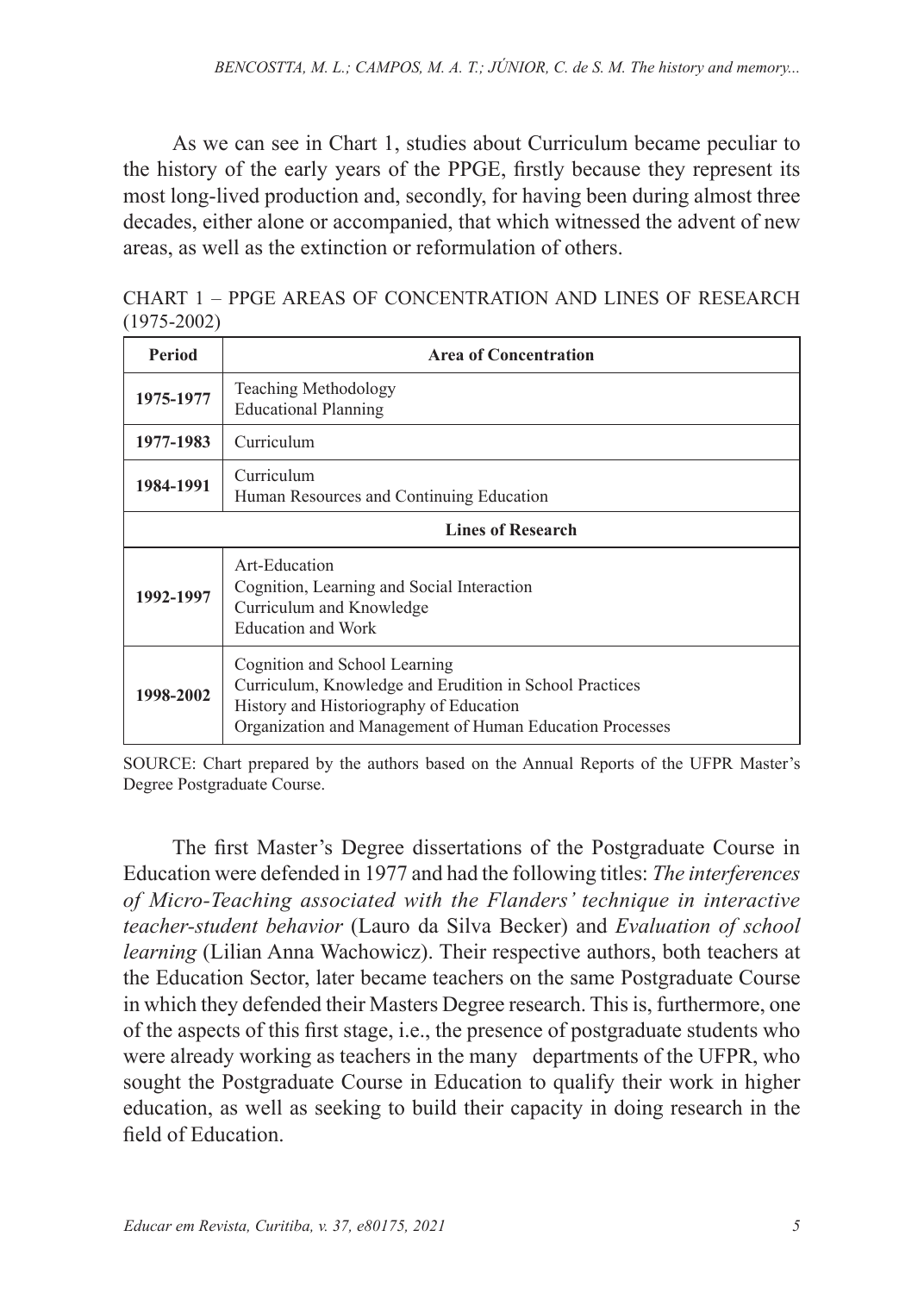The following decade, according to Niroá Glaser (1988), was the one in which the UFPR Pedagogy Course celebrated 50 years of existence (1938-1988). Right from the state, this Course marked a series of debates that raised the need for reformulations in the structure of the Education Sector, such as the setting up of an evening Pedagogy course 1981; the first direct elections for the posts of Director and Deputy Director of Education Sector in 1986; the transfer of the Library Science department to the Human Sciences and Arts Sector in 1987 and, in particular, the first large-scale reformulation of the Postgraduate Course curriculum, approved by the University Council Resolution Nº 09/83 (UFPR, 1983), which leveraged, in 1984, the approval for its continuity, according to the decision of the Teaching and Research Council referenced in Opinion Nº 640/84 (UFPR, 1984).

However, everything achieved by all the efforts made in its first fifteen years were strongly put at risk by mistaken national policies related to the civil service, which seriously threatened PPGE's continuity. Nevertheless, in the 1980s that generation of teachers was instigated to take a further step forward to enhance and expand the PPGE on the Paraná postgraduate program scenario, by setting up a study group with the aimed of defining a proposal for doctoral proposal, according to Ordinance 07/ED (UFPR, 1982), from October 11, 1982, and meet the academic education expectations of Ph.D. researchers in Education in view of a reality that increasingly demanded the public university to provide, academic education, capacity-building and qualification courses for professionals capable of understanding educational phenomena and proposing solutions to their problems.

The memory of this debate was registered by Rejane Cervi, who chaired the study group mentioned above, the members of which were Lilian Wachowicz, Heloísa Lück, Wanda Paranhos and Luiz Busato. The result of their work was presented in the form of 28 arguments in defense of the creation of the Ph.D. course, of which we highlight the following:

> 7. Conceiving of a Doctorate beyond its structural definition, we indicate here an outline desirable for the Doctorate Program of the Education Sector of the Federal University of Paraná that should take into consideration the basic function of reviewing Brazilian educational practice through research and reflection, which in this case would characterize it by RESEARCH IN THE FIELD OF EDUCATION (CERVI, 1984, p. 102).

Before the course was set up, concerns about the criteria it should meet in order to be recognized at different levels did not go unnoticed, such as: (1) its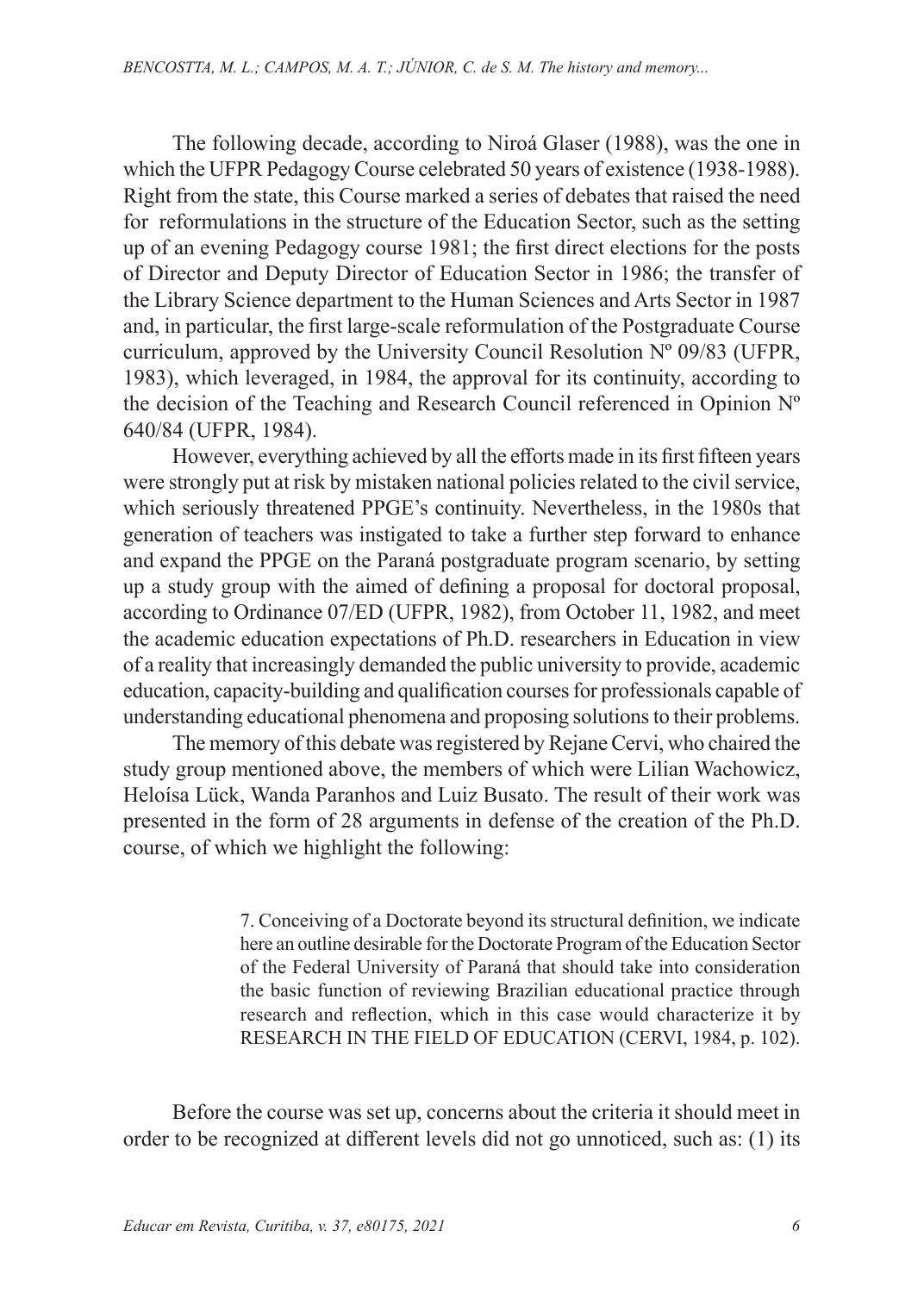projection in the context of postgraduate programs in Education; (2) what should be its main research foci; (3) how its curricular structure should be organized; and (4) what would be the profile of the public it would cater for.

The last part of this document was built based on the following question: *Doctorate Course when?* It tabulates the main action strategies for reorganizing the Master's Degree Course, so as to enable a Doctorate Course with a structure that would guarantee its implementation and continuity. In a particularly pertinent manner, the report produced by those teachers presents a set of considerations which, four decades later, continue to be necessary. Let us observe the configuration of their ponderings:

A. Research production and absorption:

A.1 Departmental mobilization in the sense of ensuring space for research and its intensification.

A.2 Facilitation of the dissemination of the results, partial or global, of research, either by favoring their publication, or be systematically holding "forum" (s).

B. Organization of the Curricular Structure:

B.1 Creation and organization of Interdisciplinary Seminars within and outside of the lines of research of the Master's Degree Course. These seminars will comprise, alongside the specialized courses, the structure of the curricular provisions of the Doctorate Course.

B.2 Creation and organization of specialized courses of interest to the Program. Convening Doctors and discussion of the pedagogical conception of specialized courses and seminars.

B.3 Integration of the Education Sector with other Sectors in order to diversify the availability of specialized courses.

- C. Development of strategies for cooperation with other institutions: C.1 Making formal inter-institutional agreements for joint research on the regional, national and/or international level.
- D. Collective commitment to the proposal:

D.1 Holding a cycle of meetings, internally in the Education Sector, to consolidate the proposal for a Doctorate Program, so as to provide its teachers with collective opportunities and the systematics for:

- a) critically reviewing the legal documentation currently in force.
- b) analyzing and discussing "conceptions" of Doctorate.
- c) opting to adopt a scientific proposal.
- E. Institutional Guarantee:

E.1 Making formal agreements with technical cooperation agencies and financial aid agencies, whether or not they are linked to the Ministry of Education (CERVI, 1984, p. 109-110).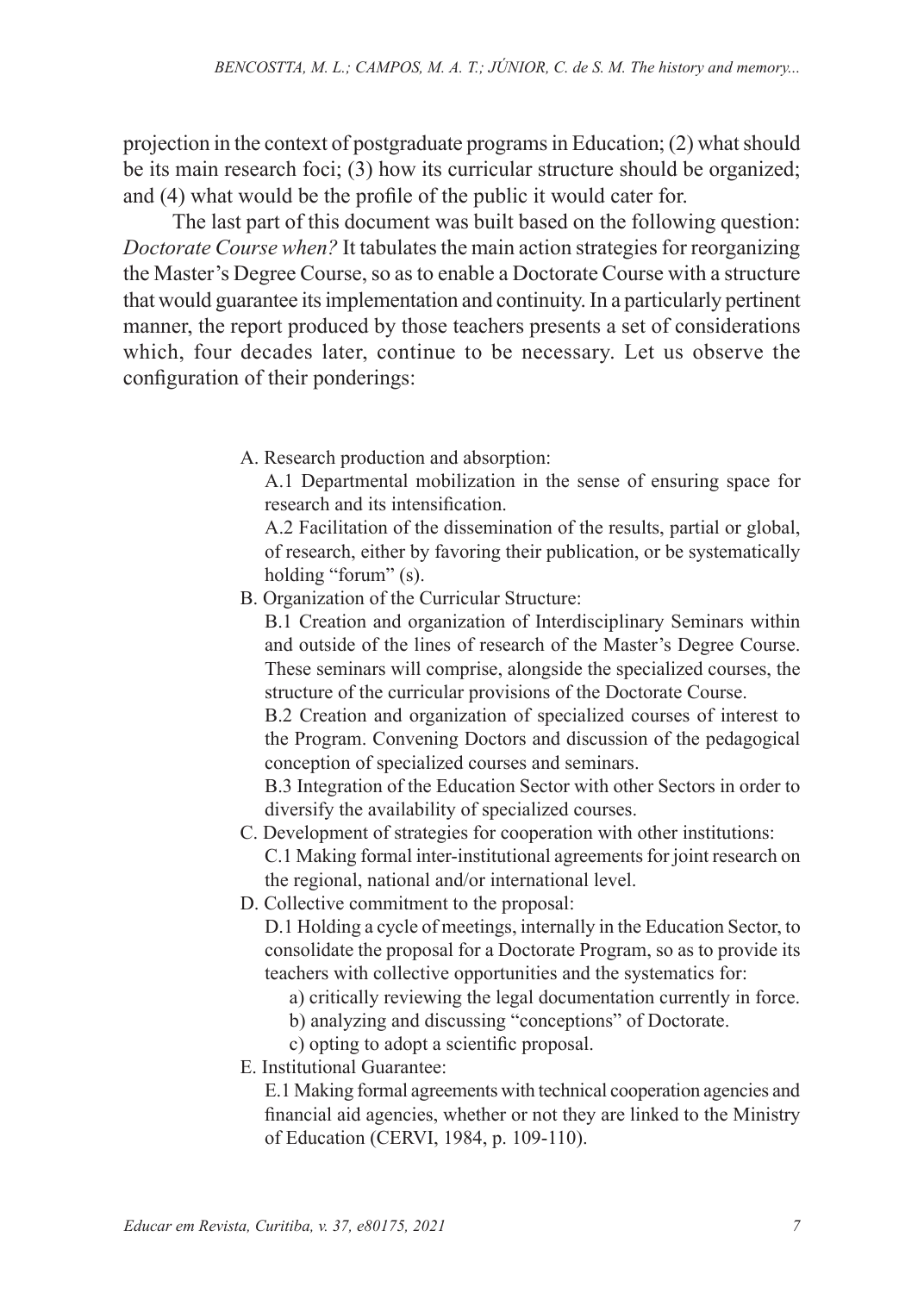This was the document that officially recorded, for the first time, the vocation and the promising desire to teach and produce doctors in Education at the Federal University of Paraná. However, in the face of countless adversities that stretched to the early 1990s, this process was, unfortunately, delayed and only returned to at the beginning of the 21st century. The new project presented arguments similar to those previously raised by the 1982 study group, but they were updated to be in line with the new reality of Brazilian postgraduate programs which, in another format, was reestablishing the idea of a Ph.D. course, becoming an important turning point in the direction taking by the History of the PPGE, this being a subject that we will address immediately below.

## **Part II: The consolidation years: from recognition of the first doctorate course in Education in the State of Paraná to Internationalization (2002-2016)**

Following the initial period in which the PPGE began to broaden its trajectory as a reference in teaching and producing Masters in Education, in the 1990s, there was increased discussion about the request for authorization to provide a doctorate course. This process did not occur in isolation from the country's other Postgraduate Programs, as there were conditioning contextual factors that imposed changes in the Programs. According to Kuenzer & Moraes (2005) and Moraes (2002), it was precisely in the second half of the 1990s that the CAPES presented a new evaluation paradigm, which consolidated the conception of postgraduate programs as a privileged locus of research and production of knowledge. In 1998, when concerns abounded about the need to establish new parameters for evaluating postgraduate programs, the CAPES announced new requirements for ensuring that international quality standards be met (SEVERINO, 2009). In this new scenario, the Programs were strongly encouraged/required to adjust their proposals so as to offer doctorate courses.

As a result of these new policies, in the period between 2002 and 2016, a gradual process of scaling up Postgraduate Programs in Brazil took place. Specifically, there was an increase in the number of programs offering doctorate courses. According to GEOCAPES data, in 2002 Brazil had 891 academic postgraduate programs offering both master's degrees and doctorate degrees. By 2016, this number had increased to 2,106 programs in operation, representing an increase of 136% in the number of programs with both master's degrees and doctorate degrees. In the case of the State of Paraná, in 2002 there were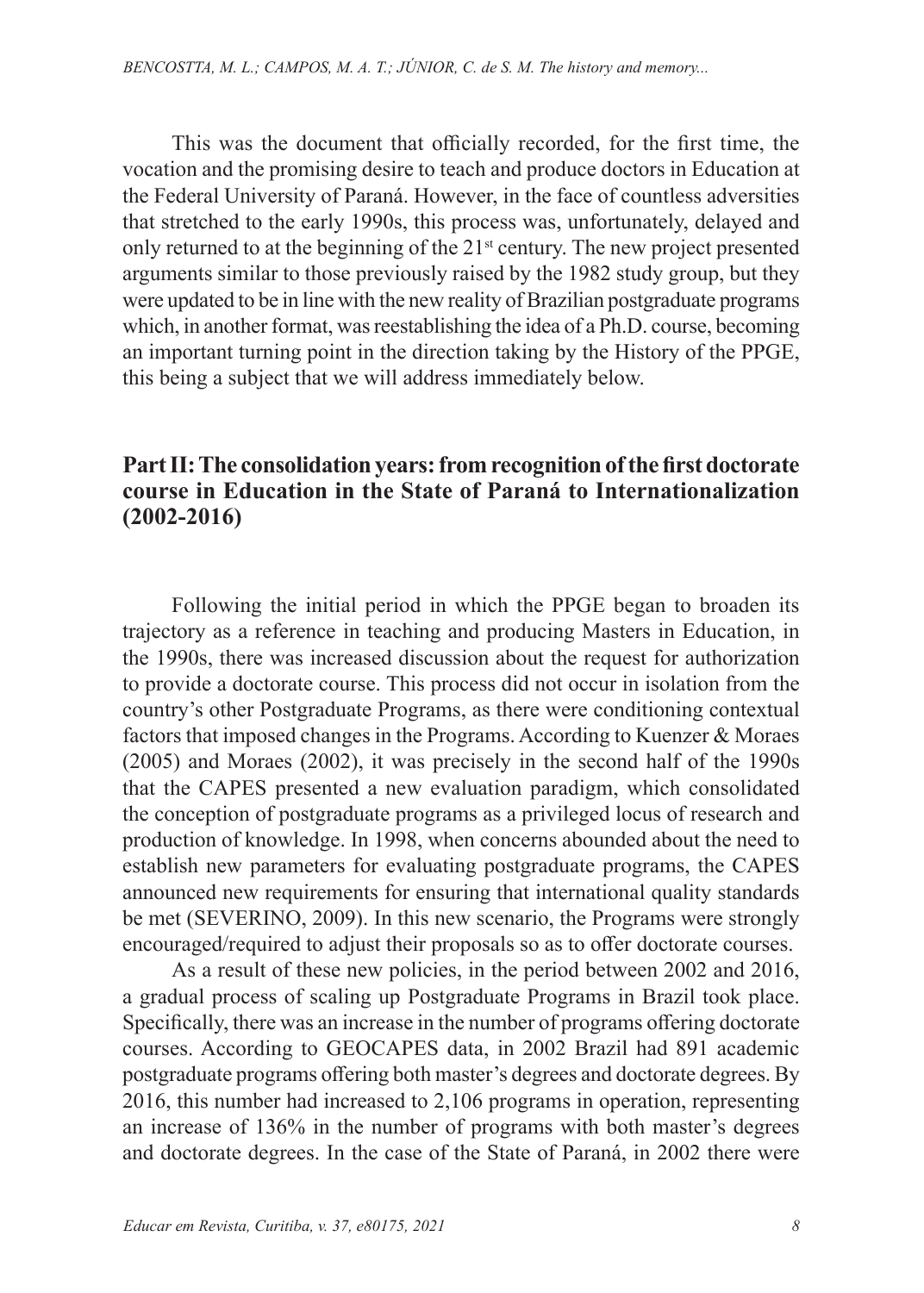35 academic postgraduate programs offering master's degrees and doctorate degrees, when considering all areas of research. In 2016, this number had increased to 150, representing a 329% increase in the number of postgraduate programs. As such, it can be said that Paraná surpassed the national average and accompanied the rising trend, which was bolstered by CAPES incentive and regulations policies which began in the 1990s.

Within this context it is worth emphasizing that this process of increasing the number of programs occurred in an asymmetrical manner within Brazil. The studies by Cirani, Campanario & Silva (2015) and by Guimarães, Brito & Santos (2020) demonstrate that the program development and expansion process was not homogenous in all the country's regions. According to Cirani, Campanario & Silva (2015), the more economically developed regions achieved quicker and more intense expansion, as well as having greater financial investment, both in relation to the number of student grants and also in relation to forms of research support. In the case of Paraná, this reality is reaffirmed in regional terms, given that in the state capital economic activities are more developed and that was where the largest number of postgraduate programs and the first postgraduate program in Education emerged. The latter occurred in 2001 at the Federal University of Paraná.

In their analysis of the trajectory of the UFPR PPGE, Anjos & Bufrem (2003) highlight that in the 1990s, after overcoming certain difficulties and incorporating new teachers into the Program, a process of self-evaluation made it possible to have a more in-depth debate about the PPGE's concept of curriculum and its vocation. This resulted in a new proposal for the curriculum in 1998 and the debates about the creation of the doctorate course intensified. This process of restructuring included diagnosis and mapping of scientific production of the Program's teachers and students with the aim of identifying its characteristics and defining whether or not the existing lines of research would be kept, as well as assessing conditions for creating new lines.

According to data retrieved from the Program's annual reports, at the end of the 1990s institutional efforts were made to fulfill the conditions needed to create the Doctorate course and to move away from centrality on teaching and move towards research, as indicated by the CAPES documents of the time. This process also required an evaluation of the entire trajectory of the PPGE and a reevaluation of the potential to be mobilized in order to carry out the doctorate course academic education activities. According to Silva (2016), "the creation of the Doctorate course implied defining a new form of curricular organization". This reformulation altered the existing academic education structure and redefined the area of concentration and the lines of research.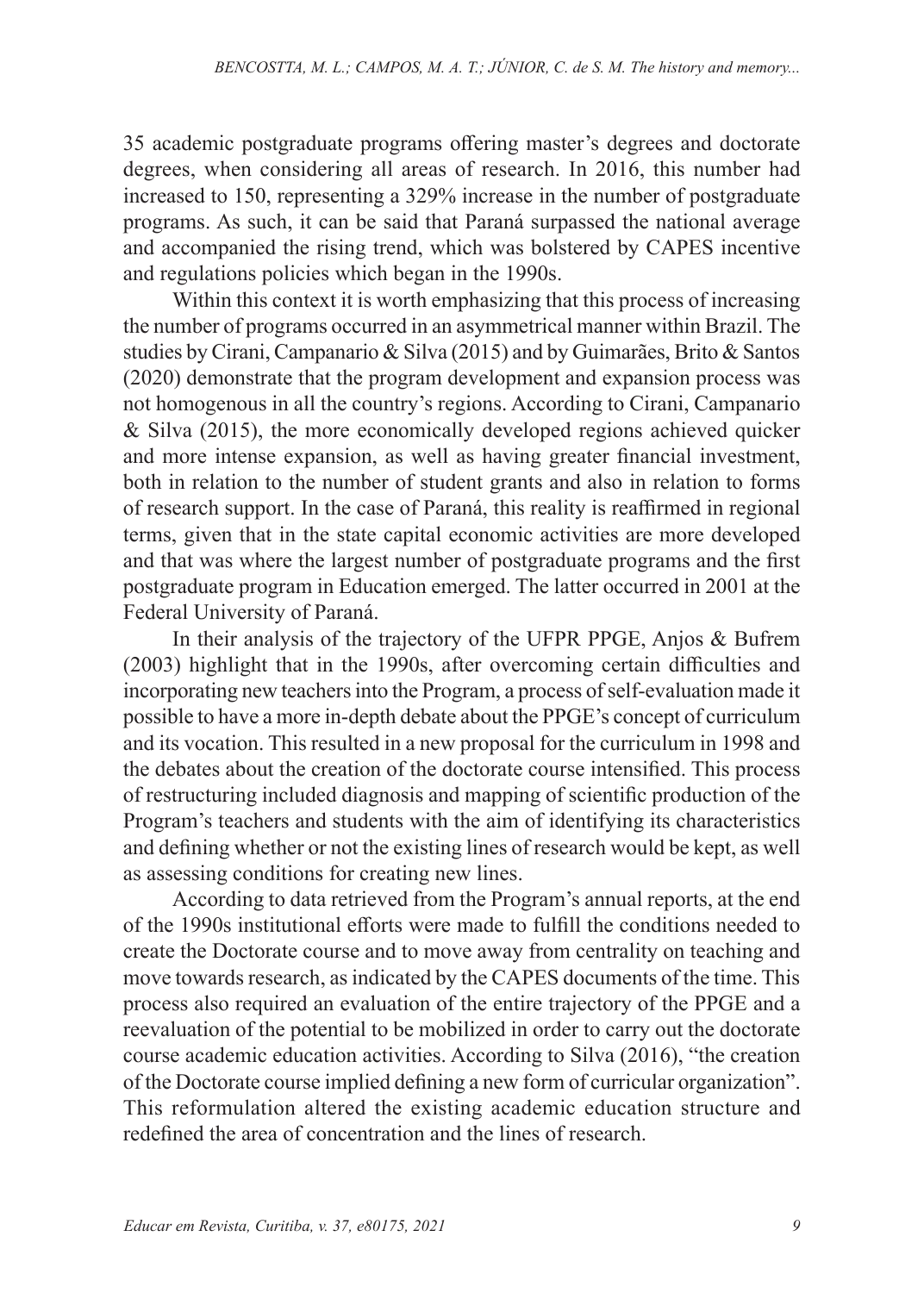The proposal for the creation of the Doctorate course presented in 2000 was a landmark in the history of the PPGE, given that, on the one hand, it denoted the maturity of the Program's trajectory and, on the other hand, it comprised a favorable occasion for reviewing academic education practices and consolidating the production of its teachers. According to Anjos & Bufrem (2003), the proposal still did not reflect the reality of research in the Education Sector, because of the limitations identified and because of the adjustment arising from the participation of new doctors. Notwithstanding, it is undeniable that it contributed to the consolidation of new academic education possibilities. The new proposal defined that the Program's structure would be comprised of:

> An Area of Concentration, three thematic areas, as well as lines of research linked to these areas. The area of concentration was defined as being "Education, Culture and Technology", while the thematic areas were defined as being: History and Historiography of Education; Education and Work; Culture and Learning-Teaching Processes. The following lines of research were linked to the thematic areas: History and Historiography of Education; Education Policies and Management; Changes in the World of Work and Education; Education, Environment and Society; Cognition, Learning and Human Development; Culture, School, Teaching; and Mathematical Education (SILVA, 2016, p. 238).

Still in the year 2000, the proposal for the doctorate course was approved by the CAPES and, with effect from 2001 the course began to be made available. The first data in relation to its activities were recorded for the purposes of evaluation with effect from January 2001. The first Ph.D. student selection process offered places for the following thematic areas: Political economics of education (8 places); Education and professionalization: policies and processes (2 places); Mathematical education and learning processes (2 places) and Knowledge, culture and school practices (2 places). Of the group of teachers who worked in the PPGE at that time, only one teacher (female) continues working at the doctorate course in 2020.

The first Ph.D. thesis defense took place at the end of 2003 and represented the materialization of a joint effort. The implementation of the doctorate curse in Education at the Federal University of Paraná was important not only from the institutional point of view, but also represented an accomplishment for Curitiba and Paraná society, since it comprised a possibility for educating and producing new doctors in Education for all the State of Paraná's education institutions, both for Higher Education and for Primary and Secondary Education.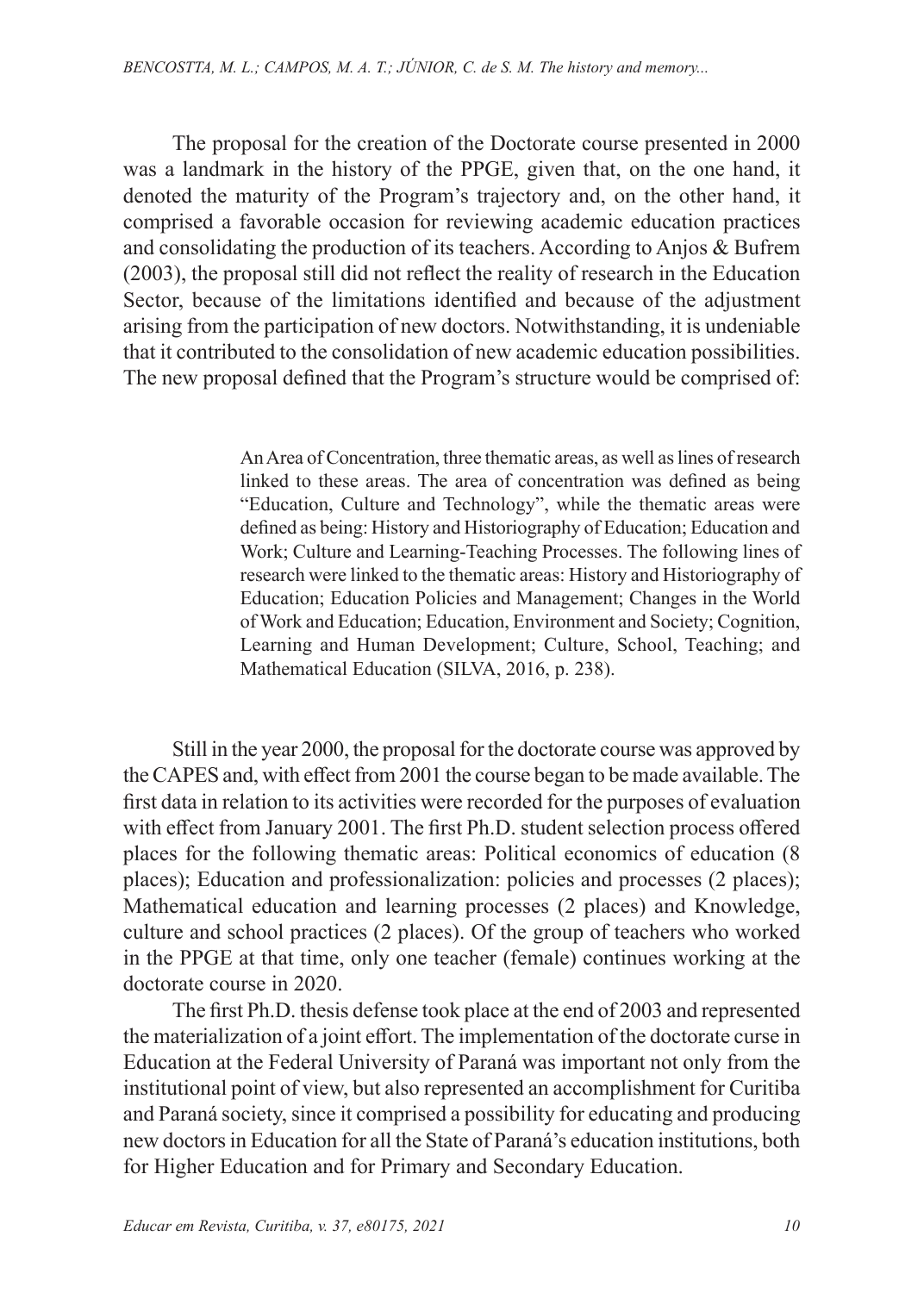Later on, in 2007, supported by the evaluation criteria established by the CAPES and with the increasing maturity of the academic teaching processes resulting from the doctorate course being offered, the need arose to rethink the Program's actions and structural conditions. This tessitura required the efforts of teachers, technical staff and students in order to carry out a process of selfevaluation of each line of research. In particular, the need had arisen to analyze the profile of the teachers' scientific production, the results, the impacts of their research and the potential for offering new places for each of the lines. These efforts resulted in a new proposal for adjustment to the curriculum, with reformulations of the Lines of Research (discontinuing some and creating others) as well as making new disciplines available.

In 2008, besides having finished the adjustments that had been proposed for the curriculum, the Program scored 5 in the evaluation conducted by the CAPES and its internal norms were approved, thus consolidating a new operational perspective to warrant its conditions of functioning and continuity. Within this context, there was a better definition of the credits needed in order to qualify both for the master's degree and for the doctorate degree, as well as realignment between research projects and Program disciplines. This reformulation came into effect for the classes that started following the 2010 student selection process. This period saw the reaffirmation of the centrality of research and academic education for and through research as a structuring pillar of the Program's collective praxis. This is because, as dwelt on by Saviani (2000), the foremost objective of *stricto sensu* postgraduate education is to form researchers, and this is the central element around which it should be organized, considering its two levels, i.e., master's degree and doctorate degree.

As such, according to Silva (2016), in 2011 and 2012 there was a period of transition, as the new classes began the master's and Ph.D. courses with a new credit system (18 for the master's course and 36 for the doctorate course). According to the annual reports for this period, it can also be identified that the Program underwent more in-depth restructuring, which in practice might have represented the need to divide the PPGE into two or three new programs. After countless evaluations, this idea was not put into practice, although the lines of research were reorganized.

In 2012, when there was convergence that resulted in the area of concentration being defined as "Education", the Program had five lines of research, namely: History and Historiography of Education; Education Policies; Work, Technology and Education; Culture, School and Teaching; Cognition, Learning and Human Development. This configuration was kept during the years that followed, until the creation of new lines of research: Diversity, Difference and Social Inequality in Education (2016); Psychological Processes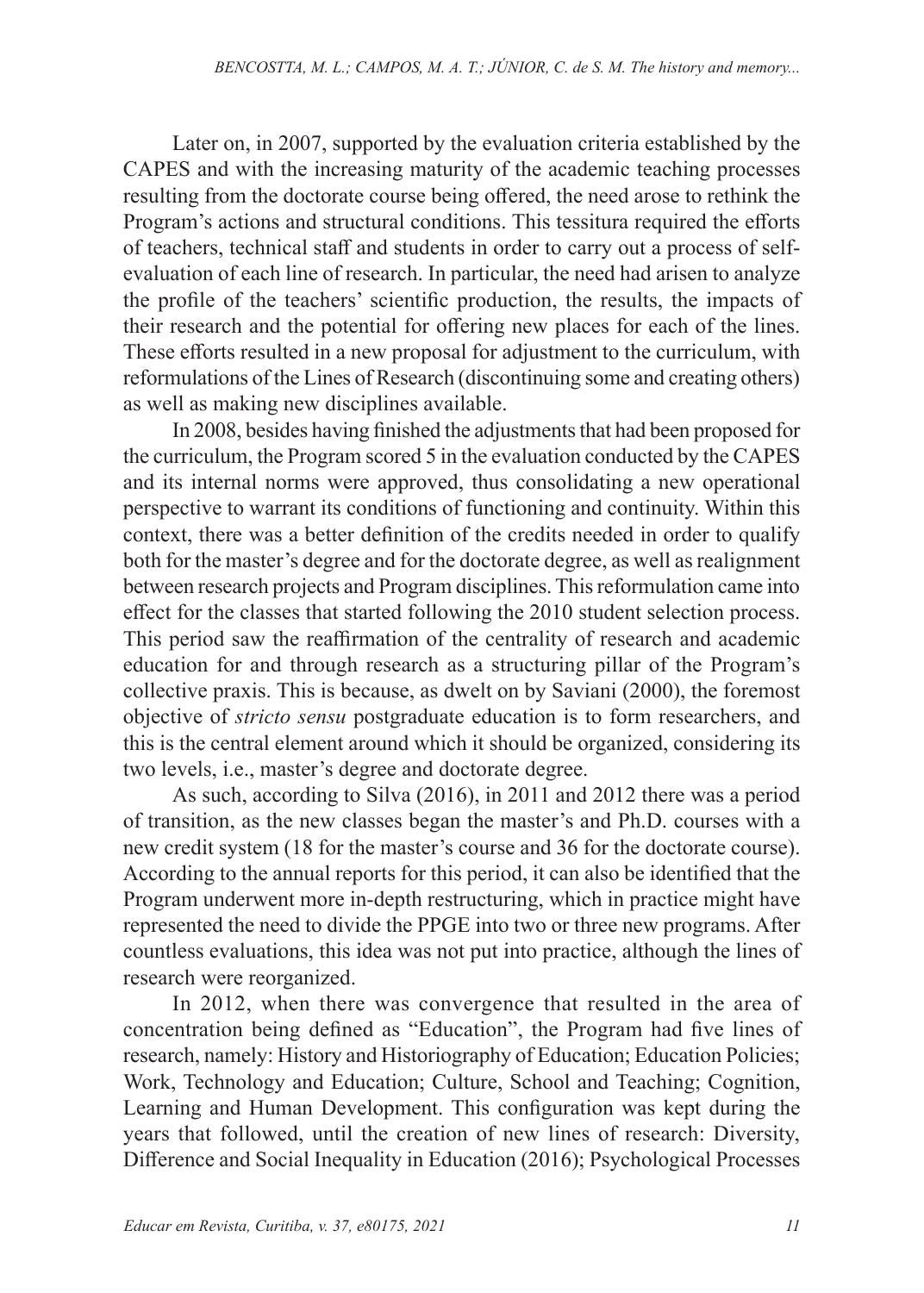in Educational Settings (2018); Language, Body and Esthetics (2019) and the extinction of the Work, Technology and Education line of research in 2014.

With the aim of overcoming regional asymmetries in Brazil with regard to postgraduate courses, with effect from 2008 the CAPES issued calls for proposals for implementing academic cooperation networks. Call for Proposal  $N^{\circ}013/2011$ (CAPES, 2011) provided for the submission of proposals for Inter-institutional Master's Degree Courses (MINTER) and Inter-institutional Doctorate Degree Courses (DINTER), with the aim of qualifying human resources for Brazil in the areas of socioeconomic-cultural development, scientific-technological development and innovation. This incentive process aimed to expand the number of masters and doctors as permanent staff members of institutions distant from large teaching and research centers, in order to reduce existing regional asymmetries. Within this context, as an important part of the process of consolidating the PPGE, actions were undertaken to put into effect a cooperation proposal involving the provision of a DINTER. This process began in 2011 and required strong mobilization on the part of the Program, in view of the demands that initiative represented. With effect from 2012, in a joint action with the Federal University of Acre, the first DINTER class (2012/2016) began, with a group of 25 Ph.D. students. In 2017, the proposal was resumed, with some adjustments in relation to the first experience, and the second wave began in early 2018 (2018/2022) with a class of 14 Ph.D. students.

By means of the Support Program for State Higher Education Institution Teacher Capacity Building – PCD-IEES (Call for Proposals/Year: 10/2010), another cooperation and solidarity program came into effect in 2011. This time in partnership with the Paraná State University (UNESPAR), more specifically with the União da Vitória State Faculty of Philosophy, Sciences and Arts (FAFIUV) and the Paranaguá State Faculty of Philosophy, Sciences and Arts (FAFIPAR), now known as the Paranaguá Campus, four Ph.D. students were trained and qualified to work in these institutions. Based on this initiative the following actions took place: Ph.D. training and qualification of four UNESPAR teachers; publication of scientific articles; presentation of results of research at international congresses and a technical visit to the University of Texas at Austin. These actions strengthened and broadened the Program's relations with other institutions, revealing an ontological vocation for actions of solidarity, nucleation and internationalization.

The result of the evaluation of the 2013/2016 four-year period, published in 2017, was that the Program's score increased from 5 to 6. As such, the PPGE gained the status of an International Program of Excellence. This result consolidated a long trajectory of work and collective efforts on the part of many people to qualify its Teaching and Research processes, as well as highlighting the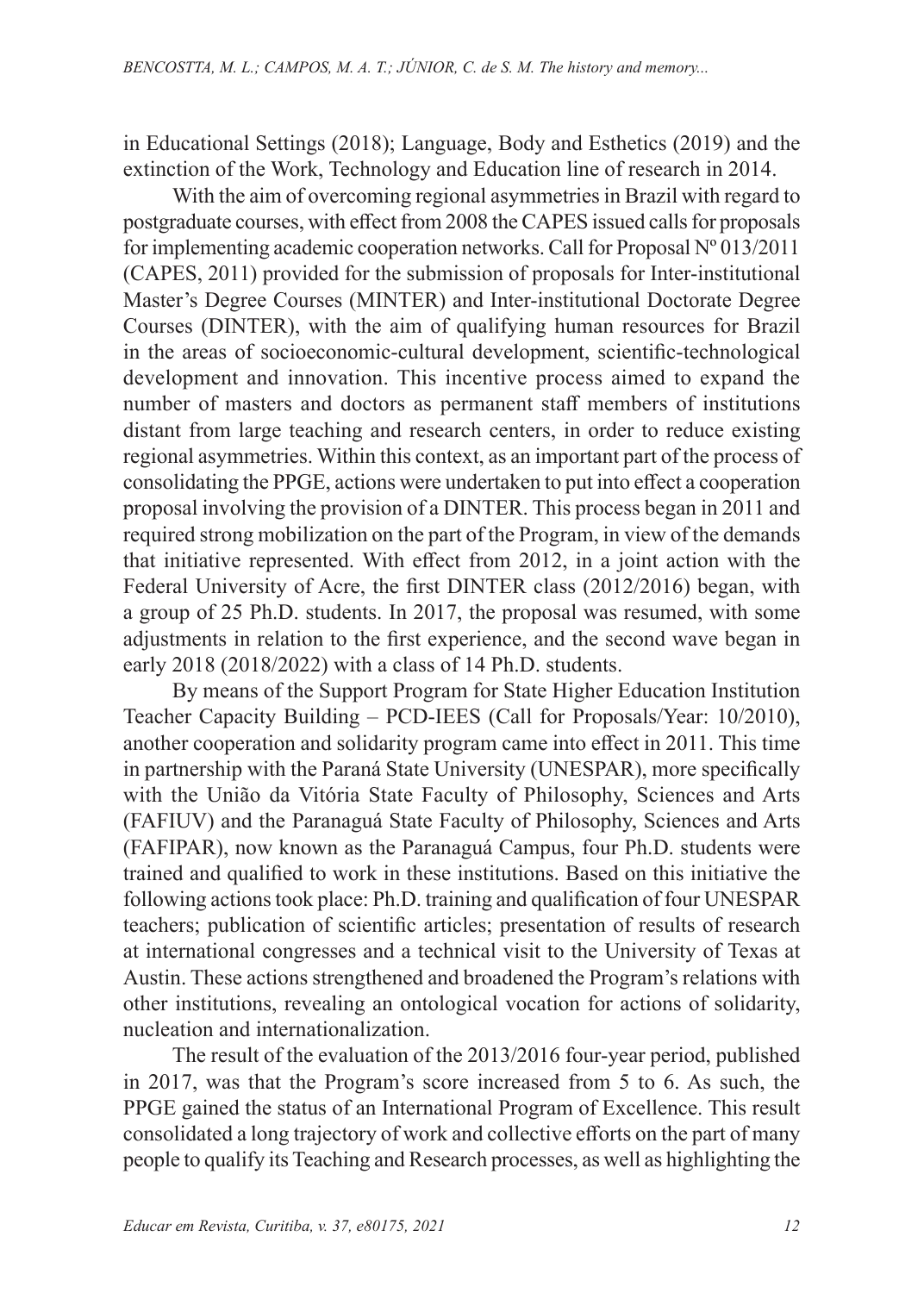results obtained by the research conducted by teachers, master's and doctorate students over the years. However, at the same time, this achievement would also imply a series of new challenges to be addressed from then on.

The actions aimed at internationalization that were already being developed at the Program began to stand out within this new context. According to Carvalho & Real (2020), in order for postgraduate programs to achieve the level of excellence expected for them to score 6 and 7 for their evaluation, other indicators are added to the evaluation criteria, standing out among which is internationalization, seen as a key challenge, given its relevance for circulation of knowledge, forming human resources and integrating different research actions and investments.

Owing to the scenario that imposed itself because of the score rating the Program achieved, the need arose to indentify and place value on all international cooperation initiatives, characterized by networked research projects, postdoctoral or sandwich Ph.D. courses, undertaking work missions in other countries, being open to visiting lecturers, scaling up scientific cooperation actions with foreign institutions, international publications etc., but above all efforts needed to be made to ensure conditions for these actions to be put into practice and that their results had scientific and social aspects. As such, the approval of the UFPR Internationalization Program by the CAPES (Capes-Print/2018) was an important landmark for the PPGE, as it created better conditions for favoring internationalization processes.

On the other hand, also as an indicator of the PPGE becoming more mature and consolidated, its actions related to affirmative policies increased and qualified its degree of democratization. Through initiatives such as the UFPR Postgrad Pre-Academic Training Affirmation UFPR Project (*Pré-Pós*), which began in 2013, under the coordination of the Afro-Brazilian Study Group (NEAB-UFPR), a research group linked to the PPGE, a successful process took place within the Postgraduate Equality Program, resulting in increased possibilities of access to postgraduate courses for certain groups of people. Creating places for Black, Indigenous, *Quilombola* students, trans persons – transsexual, transgender and transvestite –, people with disabilities, deaf people, humanitarian migrants and refugees, and this represented significant progress in the Program's praxis. Worthy of note here is that this process derived from increased research into diversity, difference and social inequality, given that, without broad understanding of theme, it would not have been possible to intervene to minimize these social asymmetries and injustices.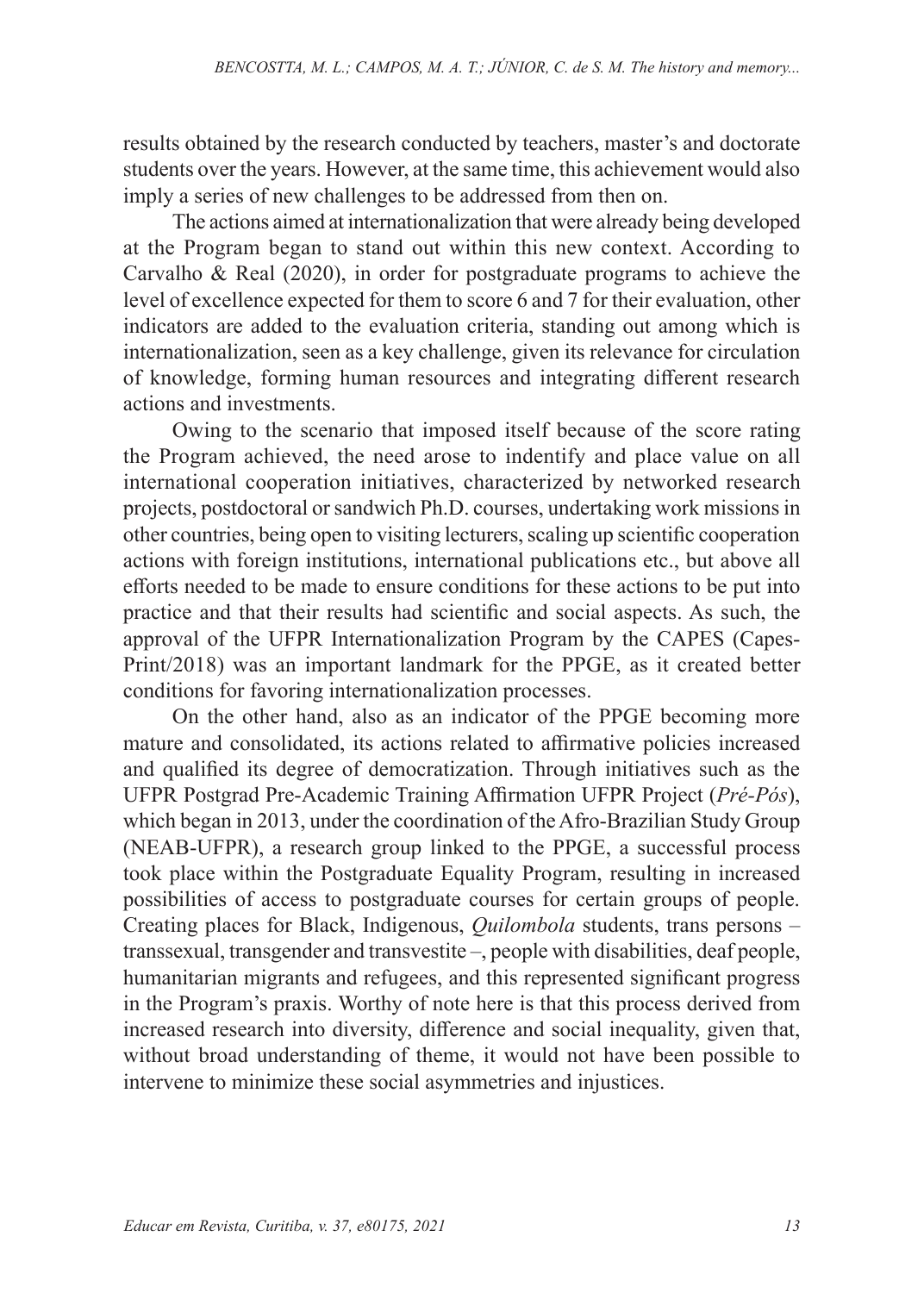#### **Part III: The years of projection: from internationalization to other contemporary challenges (2016-2020)**

One of the biggest challenges for the PPGE following the four-year CAPES evaluation covering the period 2013-2016, was to achieve its consolidation as an International Program of Excellence. Dedication with regard to this aspect can be seen when reading the annual reports kept in the digital archives of the PPGE Coordination secretary's office and sent to the CAPES as part of the documentation intended for performance evaluation. The reports demonstrate the attempt to bring together in one document the wide-ranging and diversified activities carried out by the Program's teachers with different countries. Clearly it is not appropriate to enumerate in this document all the activities carried out by the teachers over those four years, merely reproducing the information contained in the reports. Nevertheless, it is appropriate to indicate activities ranging from participation in research groups and conferences at international events, to making formal agreements and jointly publishing books and dossiers in foreign languages, from spending time abroad as visiting lecturers to taking post-doctoral fellowships and courses of short and long duration. Through these actions the UFPR, with strong PPGE participation, became apt to establish important partnerships with important Higher Education institutions in Latin American countries, such as Argentina, Chile and Mexico; in European countries, such as Germany, France and Portugal; and in other countries such as Morocco, India, United States, Israel and Australia, to name but a few.

When reading the reports, it was possible to observe that the path to internationalization was establishing itself as something progressive, developing rapidly, and that the change in level, resulting from the latest four-year evaluation, would be just a logical consequence, as long as there were no significant disparities or adverse interferences caused by abrupt changes in the evaluation items and parameters. Notwithstanding, a determining factor for the continuity of the strengthening of these international research ties was the creation, between 2017 and 2018, of the Institutional Internationalization Program, known as Capes-Print. Through specific calls for proposals, this program established resources for funding working missions abroad, supporting projects and study grants both abroad and in Brazil (doctorate, post-doctorate and visiting lecturers). Through articulations made by its Research and Postgraduate Studies Deanery, the UFPR was successful in its first application to the Capes-Print call for proposals for project selection. Permanent PPGE teachers took part in preparing some of the initial projects contained in the proposal: Production and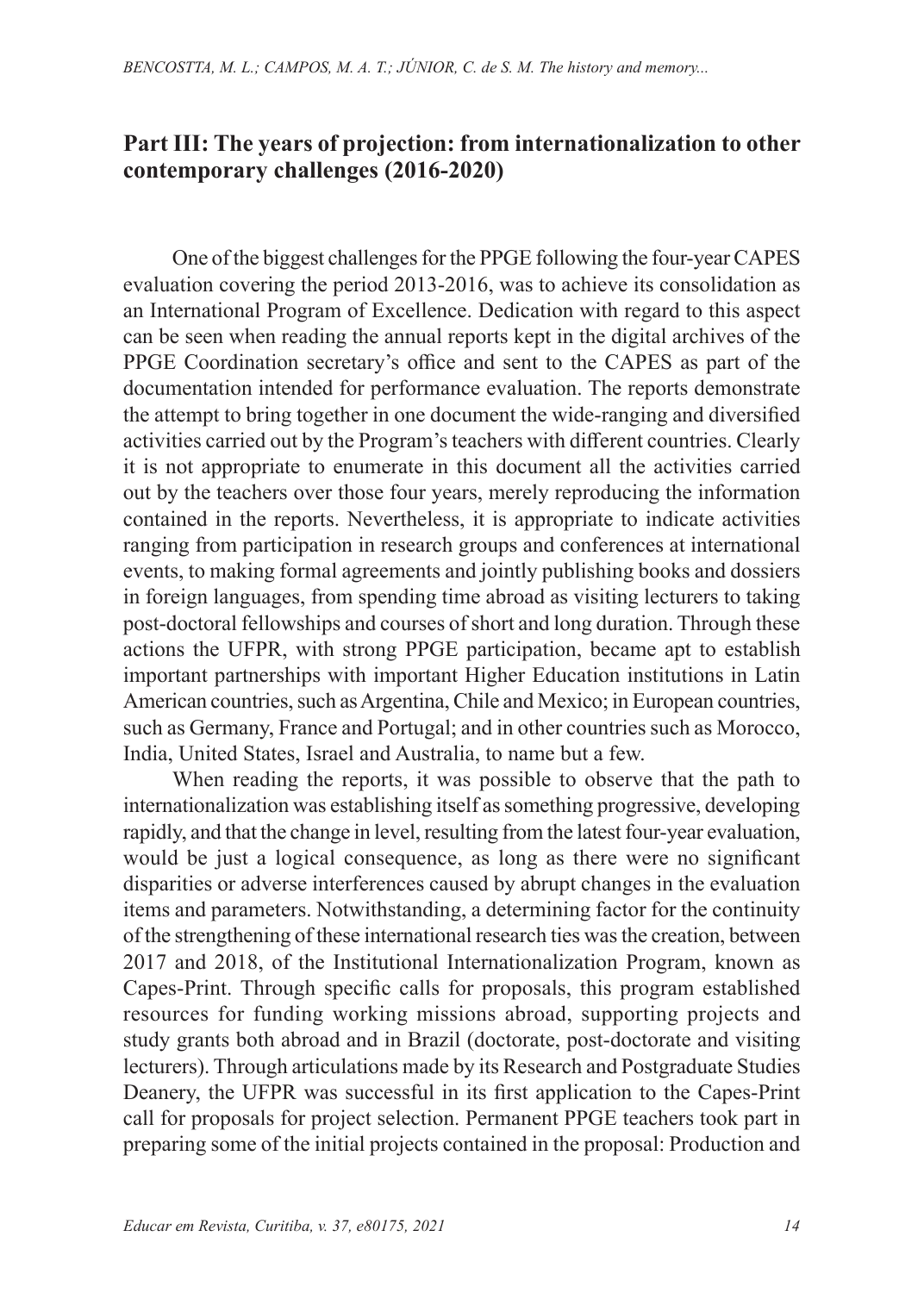Circulation of Knowledge; Public Policies and Social Changes; Power Relations; Asymmetries and Human Rights; SmartMinds: Internationalization of the Humanities in the Digital Public Sphere; and Space, Society and Development.

The opportunity for internationalization, understood from a perspective of exchanges and sandwich doctorate courses, also extended itself as an opportunity for students being able make applications to specific calls for proposals. Dependency on study grants is however a condition for the majority of those who apply or demonstrate interest in doing part of their research abroad. Beyond financial questions, arising from different social realities that are not uncommon to the reality of Brazilian academic life, there is the huge challenge of students acquiring linguistic abilities, considering the requirements principally for TOEFL tests (Test of English as a Foreign Language), given the characteristics of secondary and higher education, which do not always privilege foreign languages in a satisfactory manner in their curricula. In view of this, the University and the PPGE coordination teams have taken steps to make tools available for building the capacity of its postgraduate students, suggesting actions to make targeted courses and workshops available, made possible through partnerships within and outside the UFPR. These capacity-building activities also aim to develop the broader habit of reading in other languages, adding to the research conducted in the institution the possibility of knowledge and understanding of contents not published in the Portuguese language.

Internationalization is characterized as a qualitative indicator of growth of the PPGE, but also indicates quantitative growth with regard to the number of teachers and students. Making sure its underlying mechanisms are working well has been fundamental for the PPGE to be able to fly higher. In the last four years, the Program's academic staff has grown annually thanks to the vacancy application notices prepared by the Permanent Evaluation Commission, so that there are now almost one hundred teachers working at the Program, between permanent and collaborating staff. As a consequence of this, the number of master's degree and Ph.D. students has also increased so that by the end of the 2017-2020 four-year period there were over 500 students. Its administration, in turn, has become larger and more complex, requiring not only a committed Coordination body, but also engaged technical staff, in order to achieve good performance of routines common to the Program, such as: organization of the selection process, enrolment, classroom distribution, scheduling examining committees, financial control, among many other direct and indirect activities required to meet the needs of teachers, students and the institution's internal and external community.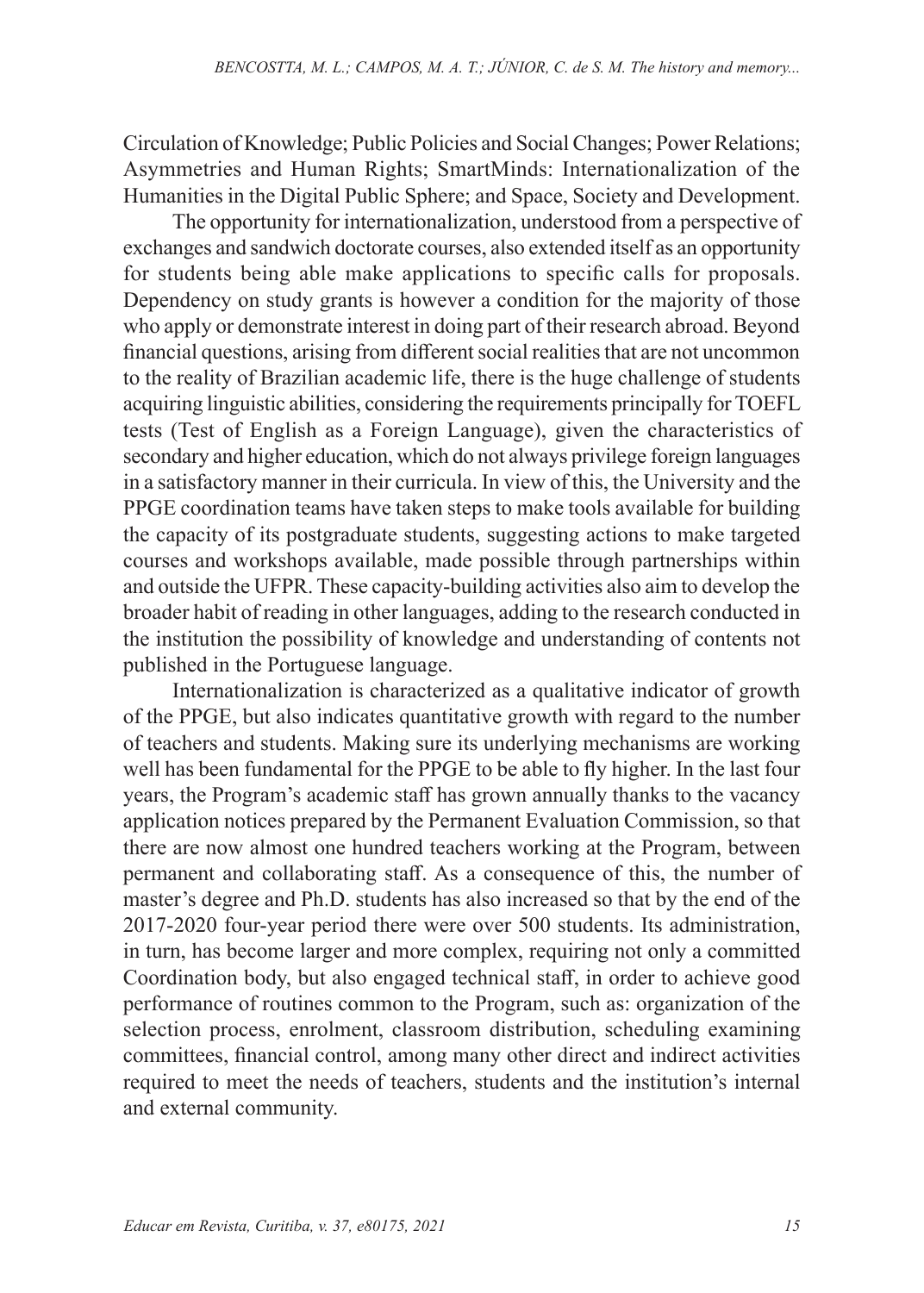The track record of part of the administrative routine of the PPGE can be found by reading the minutes of the meetings of its Collegiate Board, comprised of members of its coordinating body, representatives of its lines of research and student representatives. The minutes are available in the Program's digital archives, and through them it is possible to gain a notion of the dimension of demands on the administrative routine, ranging from approval of preparatory and final examining committee decisions, whether *ad referendum* or not, to the approval of sufficiency examinations and requests for use of credits. The minutes include agendas for the discussion of more sensitive or exceptional themes, in which the democratic nature of the proceedings stands out, reflecting the respect and care given to differing positions and opinions, this being a common characteristic of a significantly wide-ranging staff of teachers and lines of research of distinct natures. During 2018, the PPGE reformulated its internal norms, and published the most recent version in March the following year. It reformulated its curriculum, updating the names of disciplines, syllabuses and bibliographies, in line with the new characteristics defined for the Program.

It is worthy of note that the PPGE also underwent a change with regard to its physical installations. Ever since its creation the program was located at the Chancellery Campus, in the Dom Pedro I building; but in June 2018, it moved along with part of the Education Sector to the Rebouças Campus, about 1.5 km away, where it now operates in the Teixeira Soares building, in facilities loaned to the UFPR by the former Federal Railway Network S.A. The move has enabled the creation of new spaces for the secretary's office, classrooms, laboratories and part of the teachers' offices. As with any physical removal, the collaboration of teachers, technical staff and students was needed in order to adapt to the new setting, which, little by little, underwent improvements in accordance with the needs imposed by routines relating to lessons, supervision, research and administrative services. If, on the one hand, there have been natural disruptions resulting from the move; on the other hand, there have been significant gains, such as larger and more appropriate spaces that meet the demands of an expanding Program. The changes in relation to the place and to the use of physical spaces have had online repercussions, such as the reformulation of the PPGE website – standardized in part by the Research Deanery – and the creation of other communication and publicity spaces, such as social networks, for publicizing activities, as well as video platforms, for disseminating contents.

If, on the one hand, aspects related to the consolidation and projection of the PPGE involve the actions and initiatives of the Program itself, both individual and collective, on the other hand consideration must be given to the political instability Brazil has been going through in the last four years. On the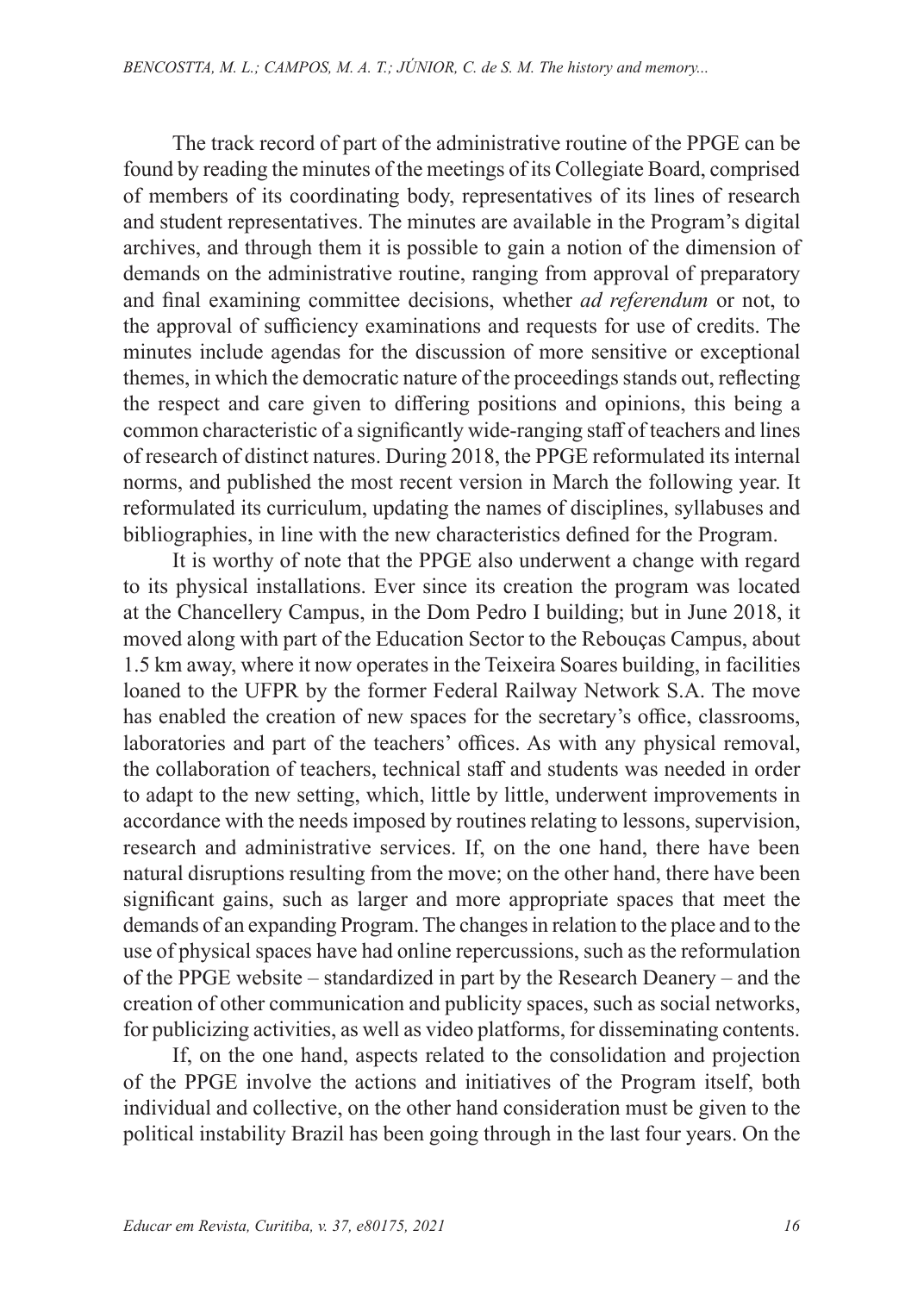federal level, we underwent a presidential impeachment process in August 2016, preceded by a very turbulent election process the year before. The government that held office between August 2016 and December 2018, brought many uncertainties and new challenges for the country's education policies, among other issues, but also had repercussions on higher education organization and funding policies, including postgraduate education. As for the current federal administration that took office in January 2019, we will leave criticisms to its national and international repercussions, while what interests us in particular are the changes brought about in the CAPES and, above all, changes to its evaluation area. As mentioned above, reading the reports prepared by the PPGE for the CAPES indicates its natural projection towards internationalization and, consequently, to its consolidation on this level – except in the event of adverse changes. The reduction in postgraduate study grants, in addition to the example of the substantial reduction in areas of knowledge, can be understood as a reflection of a policy that is indifferent to the problems of Brazilian postgraduate courses, especially postgraduate courses in Education, reflecting directly in students' everyday lives and research production. Despite this, the PPGE continues to believe collectively in democracy as the guiding element of its actions. In 2019, for the first time the Program held a selection process with affirmative actions involving Black people, *quilombolas*, Indigenous people, transgender persons, people with disabilities, deaf people and humanitarian migrants and refugees. This fact added value and consolidated even more the values on which the program's history has been based, indicating clarity in its political perspectives and delimiting its territories with regard to its understanding of society.

In a history that continues to be written, a big challenge was still to be forthcoming. In March 2020, the PPGE closed its on-site doors at the University because of the COVID-19 pandemic which arrived in Brazil and required rapid adaptations. As in other institutions, there were several online possibilities, such as remote communication and, later on, remote examining committee sessions. Adaptation to and familiarization with this new reality led to classes being given via electronic conference platforms and the use of other tools offered by contemporary technologies, without losing perception of reality with regard to access to digital culture on the part of the academic community. The PPGE also turned to remote selection of new master's degree and Ph.D. students, in a specific format, and, despite the adversities, there were over a thousand applicants which, in turn, required even greater operational organization in order to achieve effective and successful selection.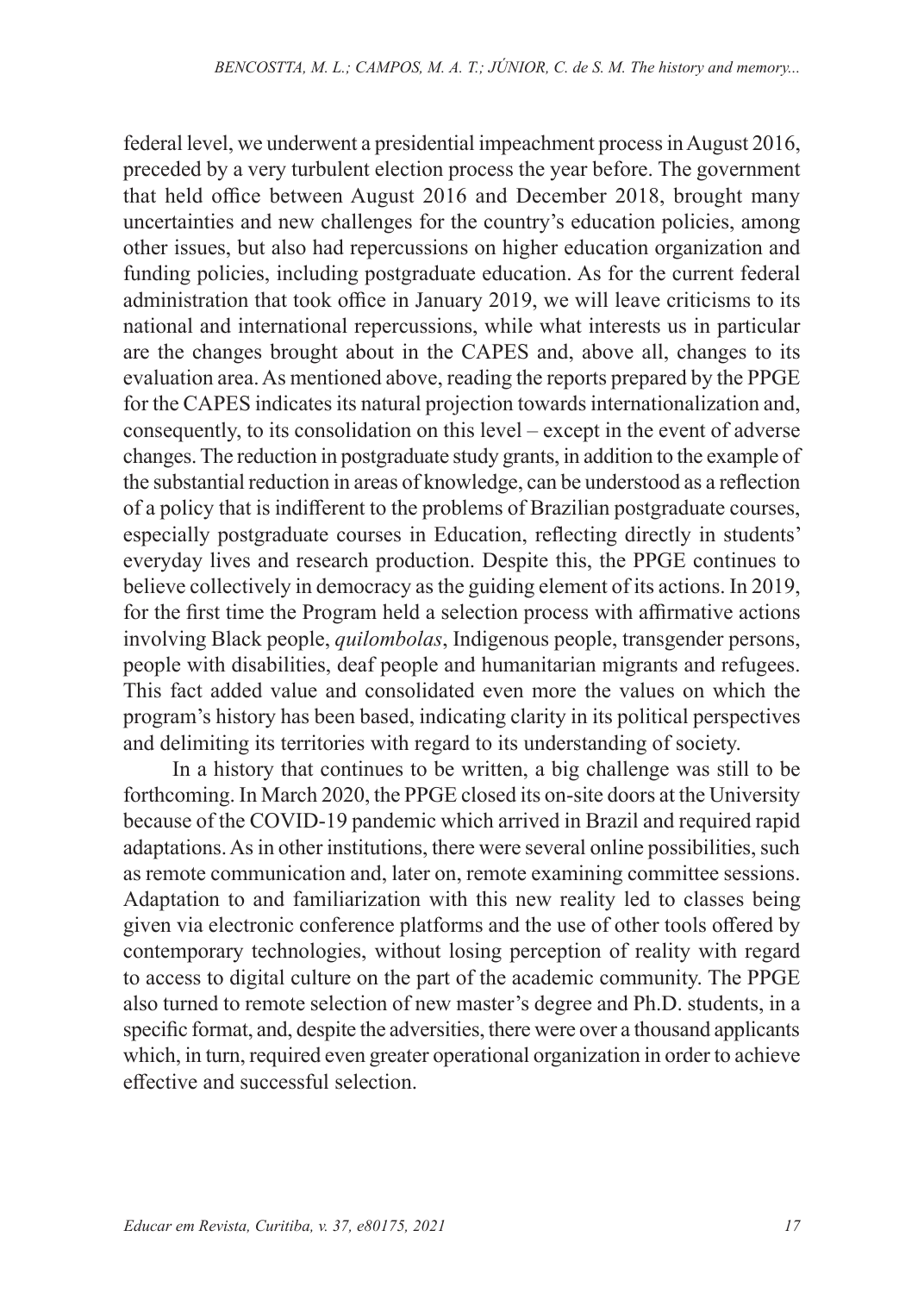In a period of great adversities, it is appropriate to highlight the PPGE's ability to project itself and seek its consolidation in accordance with its characteristics and with the metrics defined by the funding agencies, including its ability to reinvent itself, to stand up to difficulties, to uphold democracy and not lose its humanitarian sense and sense of solidarity. If these items had been part of the evaluation criteria, they certainly would have been well rated.

#### **Final considerations**

Oscillation between presence and absence that leads us to commemoration of a date or a specific cycle, as indicated by Mona Ozouf (1999, p. 31), crosses the perception of a PPGE that is present, contemporary, in continuous activity, that not just symbolizes, but which is present as a physical and institutional space and as an effective environment in which the actions of its academic community take place. The vestiges from years that have passed, such as administrative documents kept in its archives, add contours to the narrative redrawn by those who experienced and lived though its different moments. The origins of the PPGE are documented in the minutes of the UFPR University Council and Teaching and Research Council, which indicate its approval in a specific resolution published on August 22nd 1974 (UFPR, 1974), and effectively began operating with effect from the following year. In terms of time, we are coming close to half a century of existence, a cycle drawing to a close, which is cause for commemorations, and the consequent celebration of absence and presence.

Beyond the records of the authorization of its coming into being and the records of the discussions on the creation of the Doctorate course in the 1990s, which became a reality in the 2000s, we also have the reflection on the impact that the PPGE has had on society through the masters and doctors it has produced over all these years. There have been immeasurable individual transformations in professional careers, clearly, but also on a wider level, materialized through the qualifications of its alumni replicated in public and private teaching networks, in administrative Education posts at different levels, among other possibilities of the knowledge produced at the PPGE, engendered by the product of postgraduate course lessons and in research that has resulted in master's degree dissertations and Ph.D. theses, reaching spaces beyond the walls of the university, reaching those who in their everyday activities are very far away from it.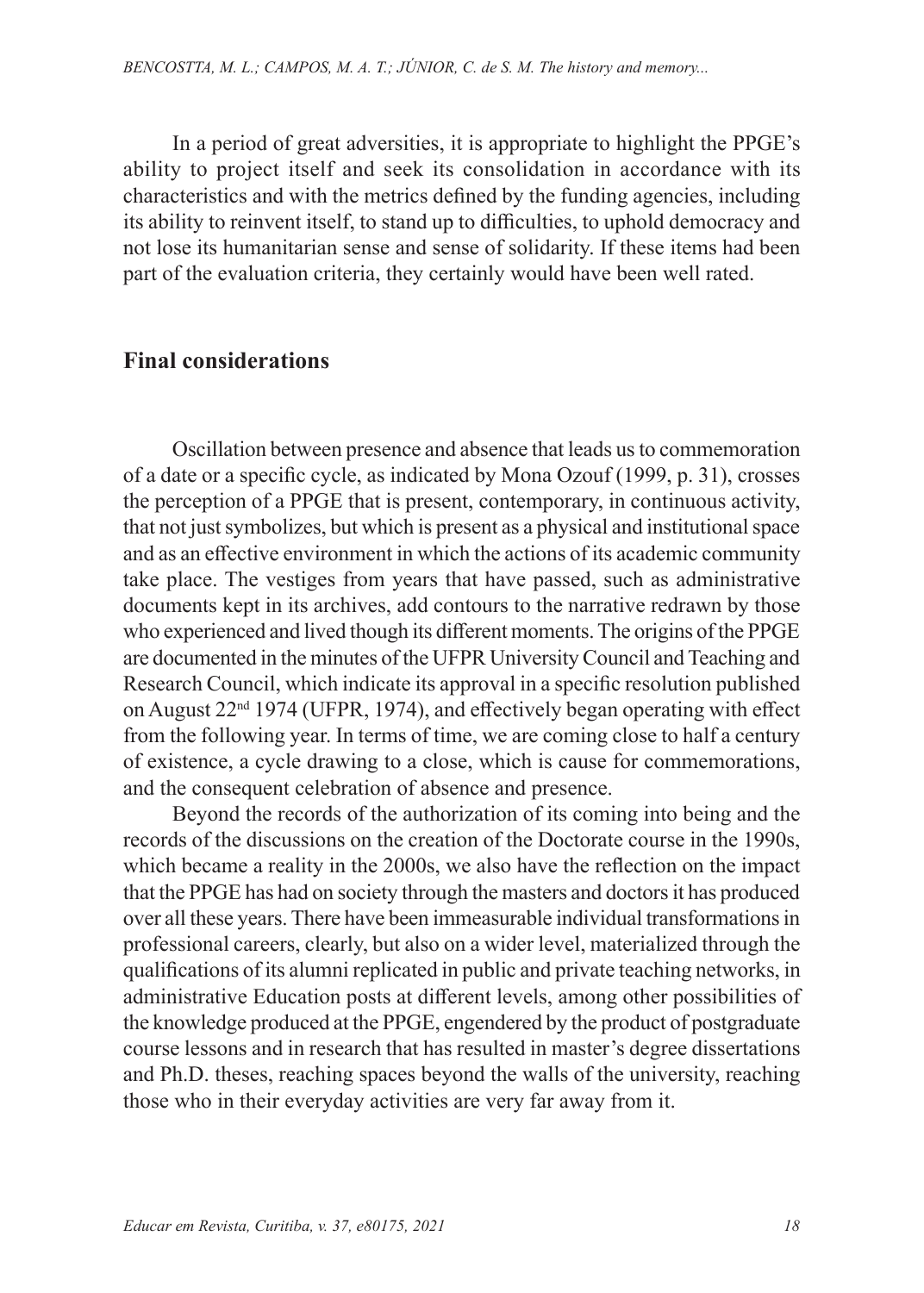PPGE becoming mature has also resignified and increased its responsibilities, ranging from the scaling up and diversification of its lines of research to the increase in its teaching staff, involvement in cooperation activities such as the DINTER, with effect from 2012, the quest for and the consolidation of CAPES rating 6 and investment in the UFPR Internationalization Program, with effect from 2018. And beyond the administrative challenges, there are also human challenges, such as managing personal relationships and awareness raising as to possible interferences arising from diverse social problems. And often, it is always worth recalling, following a path the direction of which was still not clear. In this sense, we would like to thank the teachers who took on this challenge and coordinated the Program at different times along its history which is still being made, and whose names are shown in the following chart.

| Period       | Coordinator                                                            |
|--------------|------------------------------------------------------------------------|
| 1974-1977    | Lauro Esmanhoto                                                        |
| 1978-1981    | Verner Artur Conrado Barthelmess                                       |
| 1979-1980    | Verner Artur Conrado Barthelmess and Elpidio Marculino Cardoso         |
| 1981         | Verner Artur Conrado Barthelmess                                       |
| 1982-1983    | Verner Artur Conrado Barthelmess and Onilza Borges Martins             |
| 1984-1985    | Onilza Borges Martins and Maria do Rosário Knechtel                    |
| 1986         | Onilza Borges Martins and Heloísa Lück                                 |
| 1987         | Heloísa Lück                                                           |
| 1988-1991    | Rejane de Medeiros Cervi and José Alberto Pedra                        |
| 1991-1993    | José Alberto Pedra                                                     |
| 1994-1996    | José Alberto Pedra and Maria Cecília de Oliveira                       |
| 1997-1998    | Maria Tereza Carneiro Soares and Maria Lucia Faria Moro                |
| 1999-2000    | Maria Auxiliadora Moreira dos Santos e and Pinheiro                    |
| 2001-2002    | Carlos Eduardo Vieira and Marcus Levy Bencostta                        |
| 2003-2004    | Lígia Klein and Regina Maria Michelotto                                |
| 2005-2006    | Marcus Aurélio Taborda de Oliveira and Claudia Barcelos de Moura Abreu |
| 2006-2007    | Tânia Maria Baibich and Maria Tereza Carneiro Soares                   |
| 2007-2008    | Maria Tereza Carneiro Soares                                           |
| 2008-2010    | Angelo Ricardo de Souza and Noela Invernizzi                           |
| 2011-2012    | Paulo Vinicius Baptista da Silva and Mônica Ribeiro da Silva           |
| 2013-2014    | Mônica Ribeiro da Silva and Maria de Fátima Quintal                    |
| 2015-2016    | Mônica Ribeiro da Silva and Maria Rita César                           |
| 2016-2017    | Maria Rita César                                                       |
| 2017-2019    | Geraldo Balduíno Horn and Jean Carlos Gonçalves                        |
| 2019-2020    | Marília Andrade Torales Campos and Cláudio de Sá Machado Jr.           |
| 2020-Present | Elisângela Alves da Silva Scaff and Andréa Barbosa Gouveia             |

CHART 2 – PPGE COORDINATORS AND DEPUTY COORDINATORS

SOURCE: Chart prepared by the authors based on UFPR Postgraduate Program in Education documentation and the reports of people who served as our source.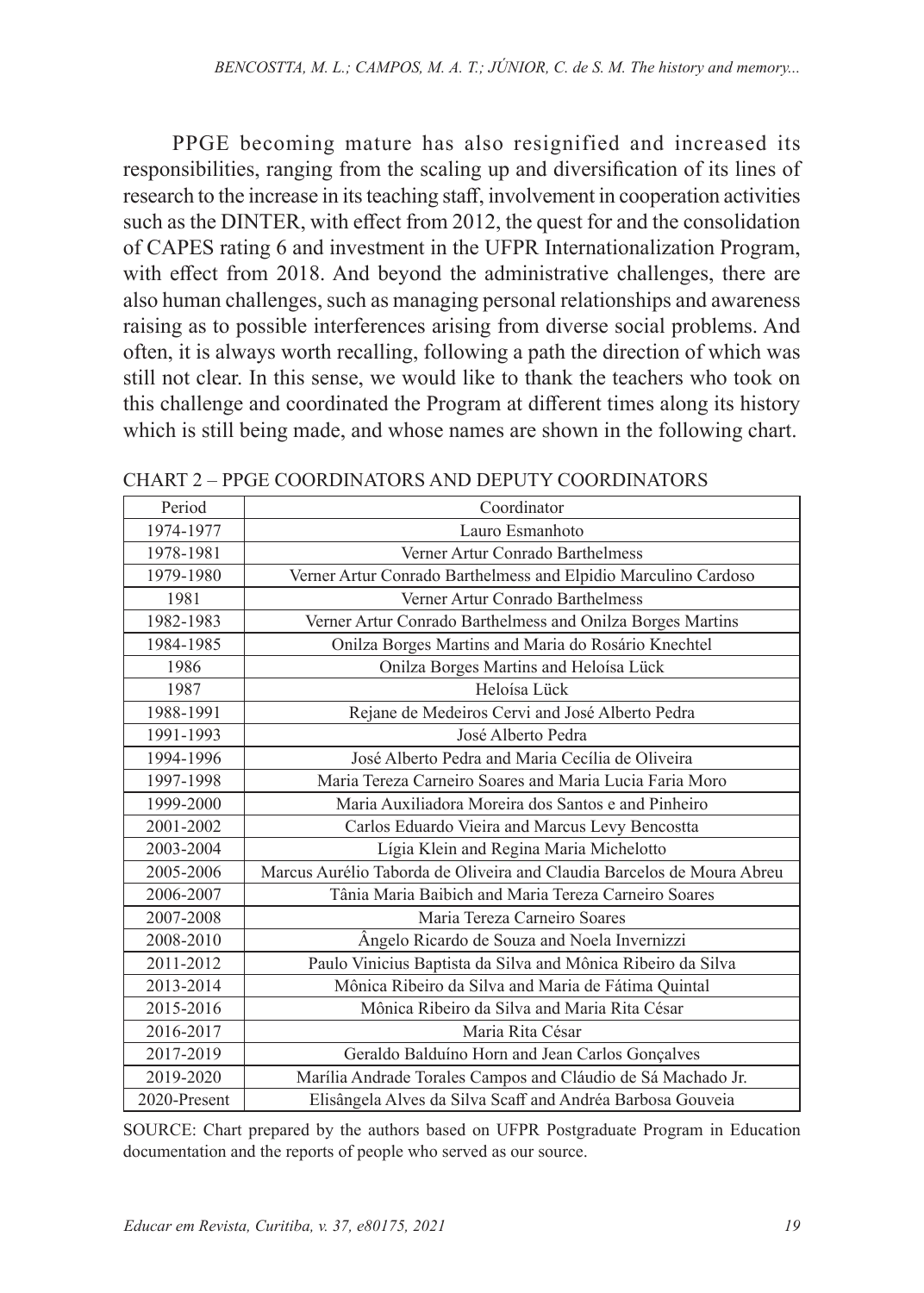We would like to thank all the professors who have been part of the PPGE throughout the almost half century of its existence, offering courses, guiding master's and doctoral research, and developing work in its centers, laboratories, and research groups. The perception of the Program's growth occurs, fundamentally, by the actions and collective effort. Our gratitude also goes to the technical staff for their importance in guaranteeing the necessary fluidity of the administrative routine, being the main ones responsible for attending to the public, for the bureaucratic procedures, for supporting the filling out of several databases, for organizing the selection processes and for writing minutes and other documents that are indispensable for the daily routine of the secretariat. We thank all those who, during the last 45 years, have been responsible for the technical-administrative organization of the PPGE, to whom we name through the current composition of the secretariat team, composed of Sandra Maciel de Lima, Patrícia Kussaba, Cinthia Marloch and Wellen Laynes. A final thanks also goes to the many interns who have collaborated with the administration routine.

Aware of the limitations of this chronological and narrative portrait, we return to the affirmation at the beginning of this text attributed to Pierre Nora (1993, p. 9), that history belongs to everyone and to no one. We have covered, in a few lines, selected fragments of temporal continuities in chronological order, based on documents and memories from the 1970s to the present day. Inevitably we will produce an absolute discourse, beyond a relative one, and consequently we will be subject to possible missing information, which by the fact of not being mentioned, unintentionally, is not *there*. The history of the PPGE is not exclusive, and for this reason it is everyone's. It will continue to be built collectively, (re) appropriated at different times and by different generations and rewritten as many times as necessary. A history that does not end when the narrative ends, but which traverses time. Finally, it inscribes itself and unfolds itself freely in the memory of those who have lived it: a multiple and plural history.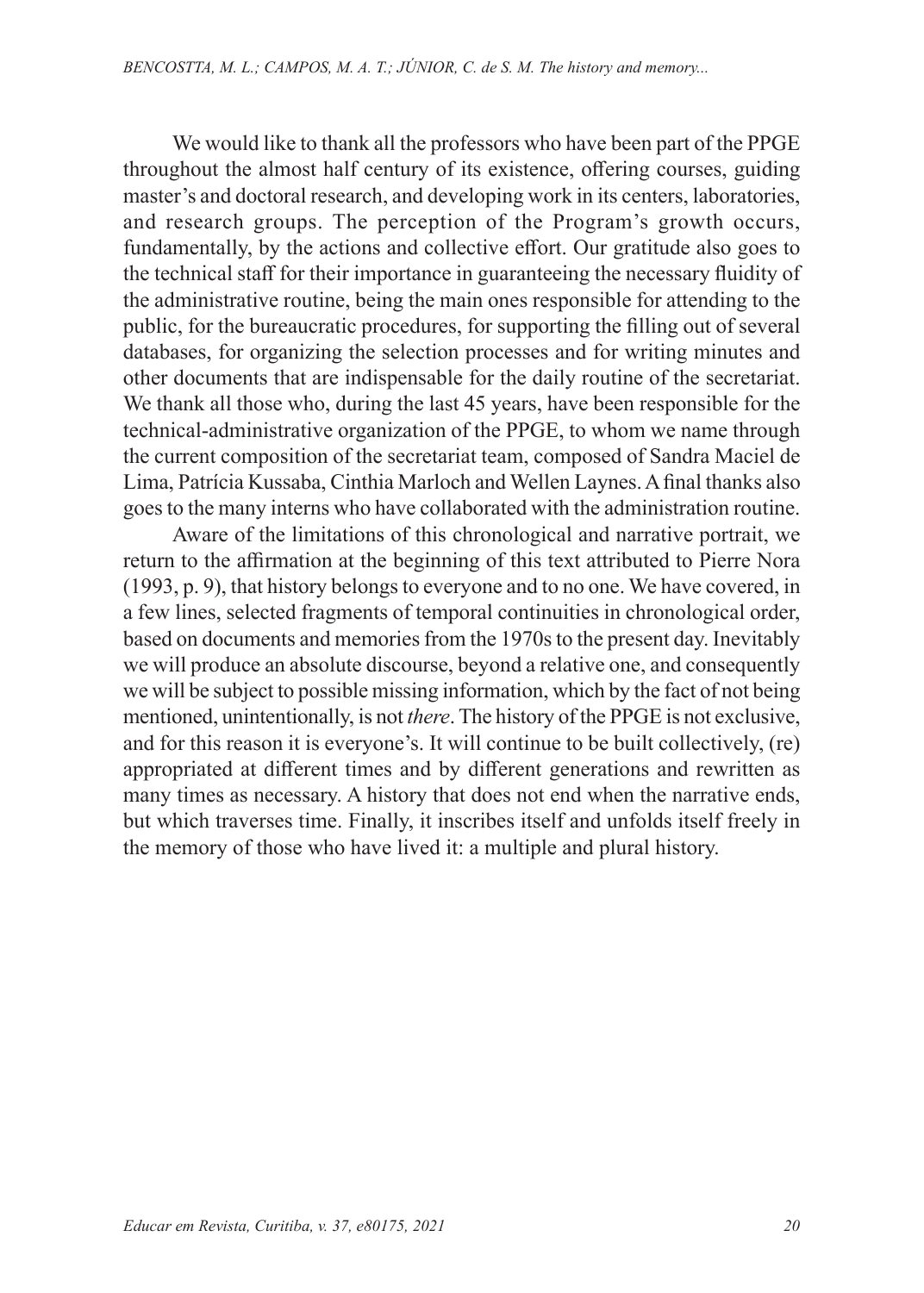## **REFERENCES**

ANJOS, Liane dos; BUFREM, Leilah Santiago. 25 anos do Programa de Pós-Graduação em Educação da UFPR. *Educar em Revista*, Curitiba, n. 22, p. 377-398, dez. 2003.

BRASIL. Conselho Federal de Educação. *Parecer nº 3.173, de 12 de maio de 1977*. Aprova o funcionamento do Programa de Pós-Graduação em Educação da Universidade Federal do Paraná. Brasília, DF: MEC, 12 maio 1977.

CARVALHO, Eliane Souza de; REAL, Giselle Cristina Martins. Internacionalização e seus reflexos na gestão da qualidade da pós-graduação em Educação. *Série-Estudos*, Campo Grande, MS, v. 25, n. 54, p. 223-241, maio/ago. 2020.

CERVI, Rejane de Medeiros. O Programa de Pós-Graduação em Educação: uma notícia histórica. *Educar em Revista*, Curitiba, v. 7, n. 1/2, p. 169-174, jan./dez. 1988.

CERVI, Rejane de Medeiros. Proposta alternativa de Programa de Doutorado em Educação. Fundamento. *Educar em Revista*, Curitiba v. 3, n. 1, p. 100-110, jan./jul. 1984.

CIRANI, Claudia Brito Silva; CAMPANARIO, Milton de Abreu; SILVA, Heloisa Helena Marques da. A evolução do ensino da pós-graduação senso estrito no Brasil: análise exploratória e proposições para pesquisa. *Avaliação (Campinas)*, Sorocaba, v. 20, n. 1, p. 163-187, mar. 2015. Avaliable at: https://www.scielo.br/scielo.php?pid=S1414- 40772015000100163&script=sci\_abstract&tlng=pt. Accessed on: Oct. 16, 2020.

COORDENAÇÃO DE APERFEIÇOAMENTO DE PESSOAL DE NÍVEL SUPERIOR (CAPES). *Reformulação do sistema de avaliação da pós-graduação*: o modelo a ser implantado na avaliação de 1998. Brasília, DF: Capes, 1998.

COORDENAÇÃO DE APERFEIÇOAMENTO DE PESSOAL DE NÍVEL SUPERIOR (CAPES). *Edital nº 013, de 01 de junho de 2011*. Chamada pública de novas propostas de mestrado e doutorado interinstitucionais, Minter/Dinter nacional e internacional. Brasília, DF: Capes, 01 jun. 2011. Avaliable at: https://uab.capes.gov.br/bolsas/premios/46-bolsasno-pais/7459-minter-e-dinter-capes-setec. Accessed on: Oct. 14, 2020.

GLASER, Niroá Zuleika Rotta Ribeiro. Educação na história da UFPR: apontamentos para uma minuta cronológica. *Educar em Revista*, Curitiba, v. 7, n. 1/2, p. 13-58, jan./ dez. 1988.

GUIMARÃES, André Rodrigues; BRITO, Cristiane de Sousa; SANTOS, José Almir Brito dos. Expansão e financiamento da pós-graduação e desigualdade regional no Brasil (2002-2018). *Práxis Educacional*, v. 16, n. 41, p. 47-71, 2020. Avaliable at: https://doi. org/10.22481/praxisedu.v16i41.7244. Accessed on: Oct. 16, 2020.

KUENZER, Acacia Zeneida; MORAES, Maria Célia Marcondes de. Temas e tramas na pós-graduação em educação. *Educação e Sociedade*, Campinas, v. 26, n. 93, p. 1341-1362, dez. 2005.